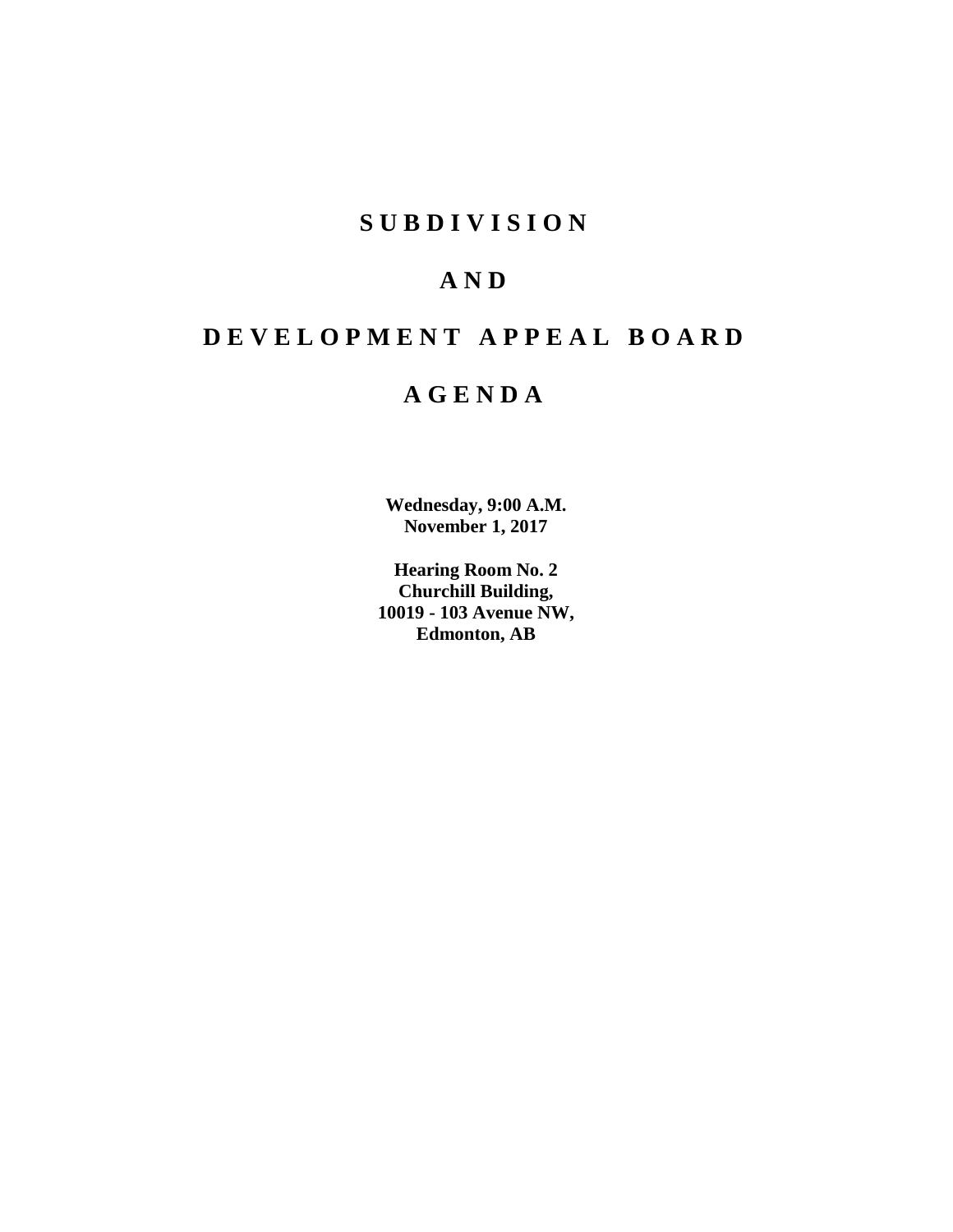# **SUBDIVISION AND DEVELOPMENT APPEAL BOARD HEARING ROOM NO. 2**

| I            | 9:00 A.M.  | SDAB-D-17-201 |                                                                                                                                                                                                                                                                                                                                                                                                                                                    |
|--------------|------------|---------------|----------------------------------------------------------------------------------------------------------------------------------------------------------------------------------------------------------------------------------------------------------------------------------------------------------------------------------------------------------------------------------------------------------------------------------------------------|
|              |            |               |                                                                                                                                                                                                                                                                                                                                                                                                                                                    |
|              |            |               | To cease the General Contractor Use including<br>all components of the business and remove all<br>related materials by October 23, 2017                                                                                                                                                                                                                                                                                                            |
|              |            |               | 751 - 167 Avenue NW                                                                                                                                                                                                                                                                                                                                                                                                                                |
|              |            |               | Project No.: 117126002-001                                                                                                                                                                                                                                                                                                                                                                                                                         |
|              |            |               |                                                                                                                                                                                                                                                                                                                                                                                                                                                    |
| $\mathbf{I}$ | 11:00 A.M. | SDAB-D-17-202 |                                                                                                                                                                                                                                                                                                                                                                                                                                                    |
|              |            |               | To construct front and rear additions to a Single<br>Detached House (Unenclosed Front Porch 1.52<br>metres by 2.63 metres, dining room extension<br>1.07 metres by 7.06 metres, rear attached<br>Garage 7.01 metres by 8.56 metres, breezeway<br>6.40 metres by 12.12 metres), rear uncovered<br>deck 4.27 metres by 9.93 metres, interior<br>alterations on main floor, and Basement<br>development (Not to be used as an additional<br>Dwelling) |
|              |            |               | 7712 - 139 Street NW<br>Project No.: 257580508-001                                                                                                                                                                                                                                                                                                                                                                                                 |

*the authority under the Edmonton Zoning Bylaw 12800.*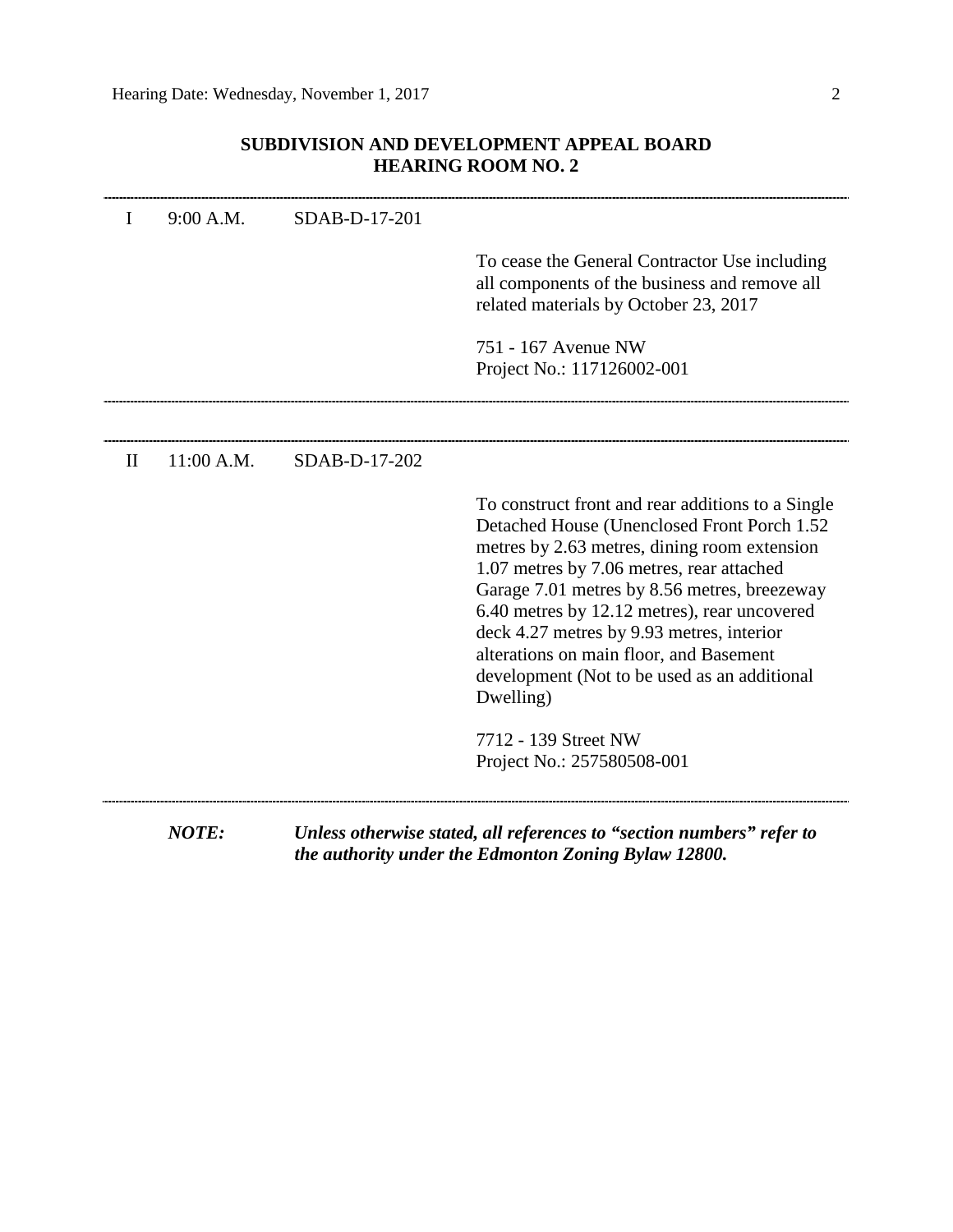| <u>ITEM I: 9:00 A.M.</u> |                                                        | <b>FILE: SDAB-D-17-201</b>                                                                                                                          |
|--------------------------|--------------------------------------------------------|-----------------------------------------------------------------------------------------------------------------------------------------------------|
|                          | AN APPEAL FROM THE DECISION OF THE DEVELOPMENT OFFICER |                                                                                                                                                     |
|                          | <b>APPELLANT:</b>                                      |                                                                                                                                                     |
|                          | <b>APPLICATION NO.:</b>                                | 117126002-001                                                                                                                                       |
|                          | <b>ORDER TO:</b>                                       | the<br>General<br>Contractor<br>Cease<br>Use<br>including all components of the business<br>and remove all related materials by<br>October 23, 2017 |
|                          | <b>DECISION OF THE</b><br>DEVELOPMENT AUTHORITY:       | <b>Order Issued</b>                                                                                                                                 |
|                          | <b>DECISION DATE:</b>                                  | September 25, 2017                                                                                                                                  |
|                          | <b>DATE OF APPEAL:</b>                                 | October 6, 2017                                                                                                                                     |
|                          | <b>MUNICIPAL DESCRIPTION</b><br>OF SUBJECT PROPERTY:   | 751 - 167 Avenue NW                                                                                                                                 |
|                          | <b>LEGAL DESCRIPTION:</b>                              | Plan 5216AP Blk 14                                                                                                                                  |
|                          | ZONE:                                                  | (AG) Agricultural Zone                                                                                                                              |
|                          | <b>OVERLAY:</b>                                        | N/A                                                                                                                                                 |
|                          | <b>STATUTORY PLAN:</b>                                 | Horse Hill Area Structure Plan                                                                                                                      |
|                          |                                                        |                                                                                                                                                     |

# *Grounds for Appeal*

The Appellant provided the following reasons for appealing the decision of the Development Authority:

> Property is zoned Agricultural zoning and we are using for personal use only.

## *General Matters*

## **Appeal Information:**

The *Municipal Government Act*, RSA 2000, c M-26 states the following: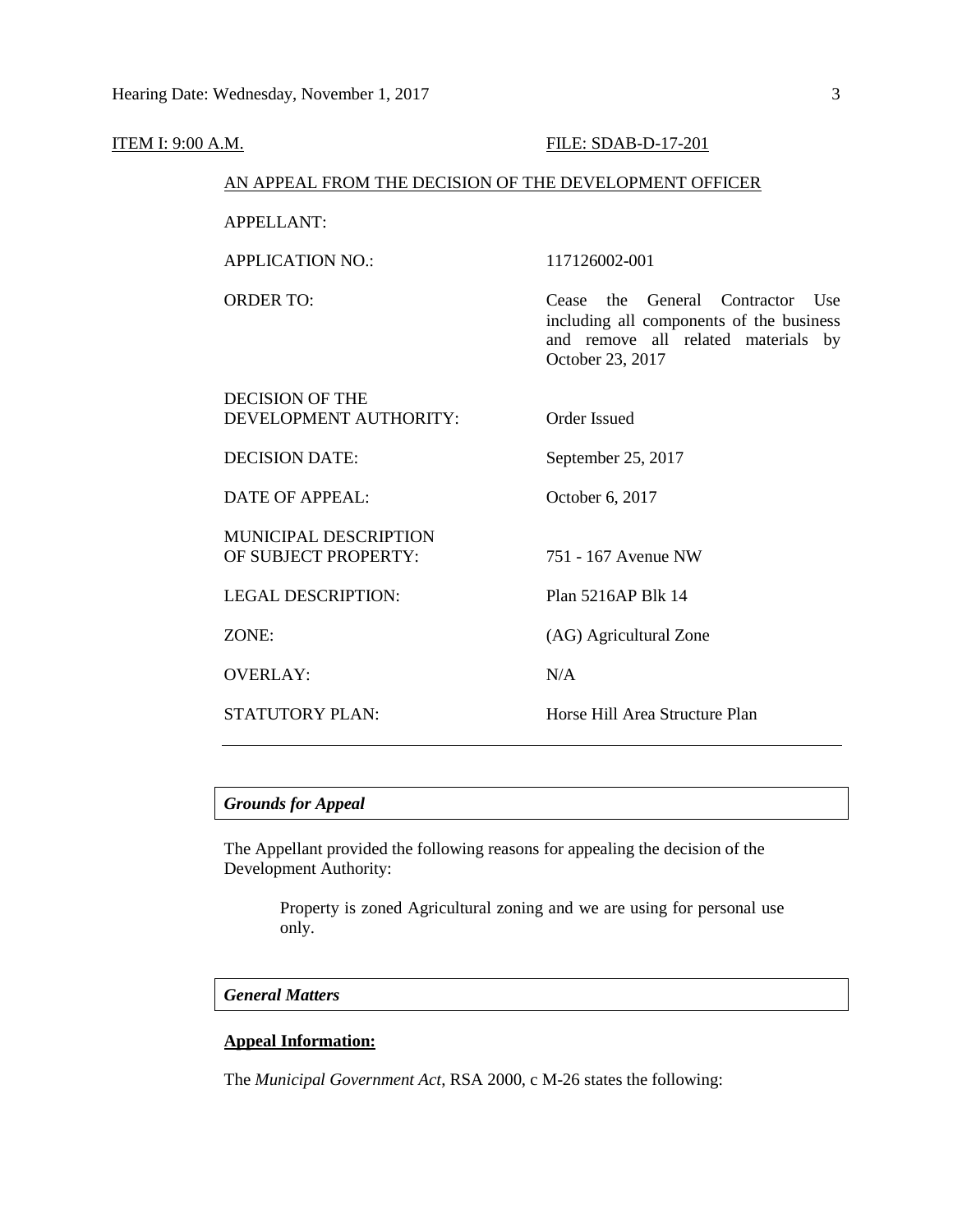## **Stop order**

**645(1)** Despite [section 545,](https://www.canlii.org/en/ab/laws/stat/rsa-2000-c-m-26/latest/rsa-2000-c-m-26.html%23sec545_smooth) if a development authority finds that a development, land use or use of a building is not in accordance with

- (a) this Part or a land use bylaw or regulations under this Part, or
- (b) a development permit or subdivision approval,

the development authority may act under subsection (2).

**(2)** If subsection (1) applies, the development authority may, by written notice, order the owner, the person in possession of the land or building or the person responsible for the contravention, or any or all of them, to

- (a) stop the development or use of the land or building in whole or in part as directed by the notice,
- (b) demolish, remove or replace the development, or
- (c) carry out any other actions required by the notice so that the development or use of the land or building complies with this Part, the land use bylaw or regulations under this Part, a development permit or a subdivision approval,

within the time set out in the notice.

**(3)** A person who receives a notice referred to in subsection (2) may appeal to the subdivision and development appeal board in accordance with [section 685.](https://www.canlii.org/en/ab/laws/stat/rsa-2000-c-m-26/latest/rsa-2000-c-m-26.html%23sec685_smooth)

## **Permit**

**683** Except as otherwise provided in a land use bylaw, a person may not commence any development unless the person has been issued a development permit in respect of it pursuant to the land use bylaw.

## **Grounds for Appeal**

**685(1)** If a development authority

- (a) fails or refuses to issue a development permit to a person,
- (b) issues a development permit subject to conditions, or
- (c) issues an order under section 645,

the person applying for the permit or affected by the order under section 645 may appeal to the subdivision and development appeal board.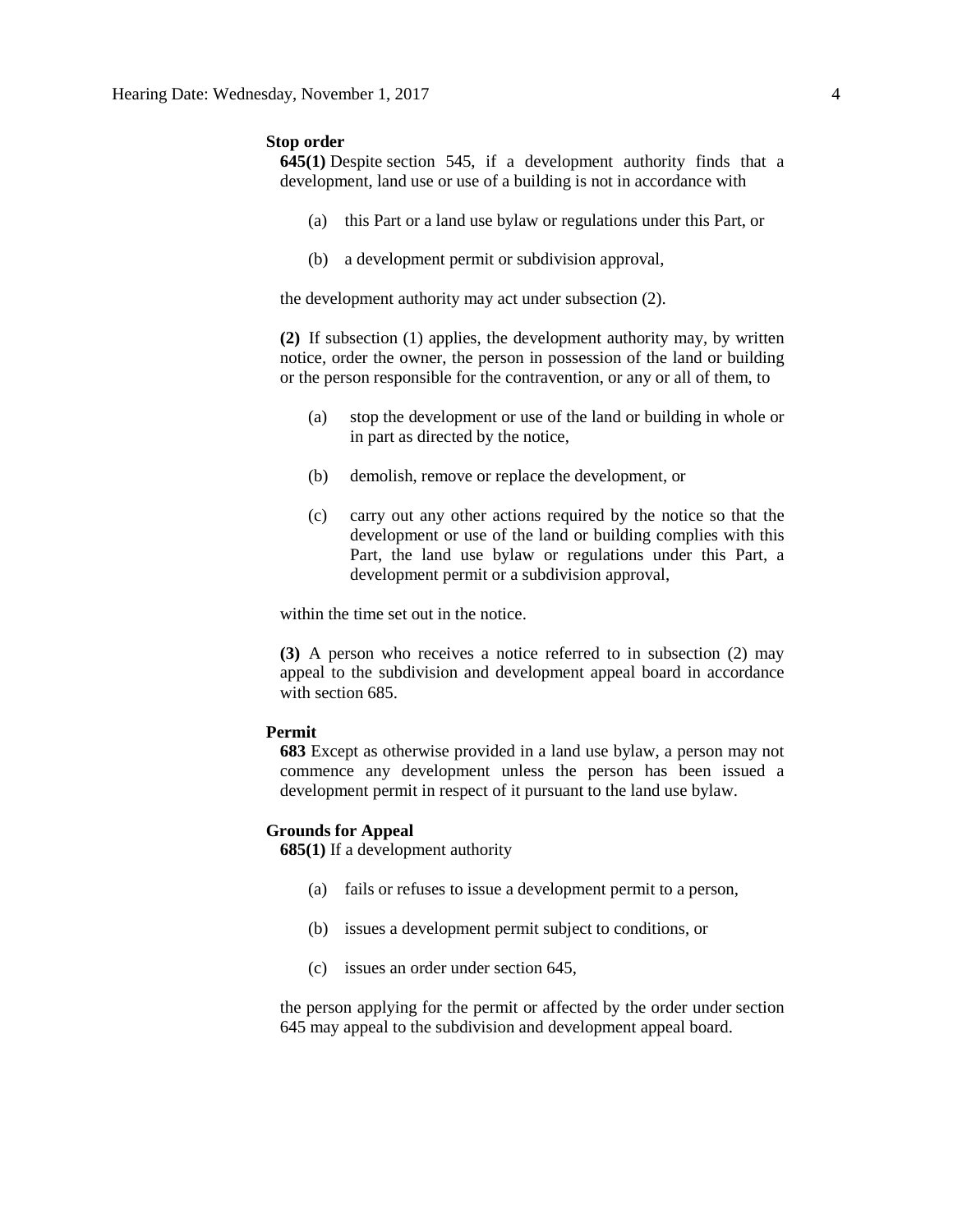## **Appeals**

**686(1)** A development appeal to a subdivision and development appeal board is commenced by filing a notice of the appeal, containing reasons, with the board within 14 days,

- (a) in the case of an appeal made by a person referred to in section 685(1), after
	- (i) the date on which the person is notified of the order or decision or the issuance of the development permit, or
	- …

## **Hearing and Decision**

**687(3)** In determining an appeal, the subdivision and development appeal board

…

(a.1) must comply with the land use policies and statutory plans and, subject to clause (d), the land use bylaw in effect;

…

- (c) may confirm, revoke or vary the order, decision or development permit or any condition attached to any of them or make or substitute an order, decision or permit of its own;
- (d) may make an order or decision or issue or confirm the issue of a development permit even though the proposed development does not comply with the land use bylaw if, in its opinion,
	- (i) the proposed development would not
		- (A) unduly interfere with the amenities of the neighbourhood, or
		- (B) materially interfere with or affect the use, enjoyment or value of neighbouring parcels of land,

and

(ii) the proposed development conforms with the use prescribed for that land or building in the land use bylaw.

## **General Provisions from the** *Edmonton Zoning Bylaw:*

Under sections 610.2 and 610.3 **General Contractor Services** is **neither** a Permitted Use **nor** a Discretionary Use in the (AG) Agricultural Zone.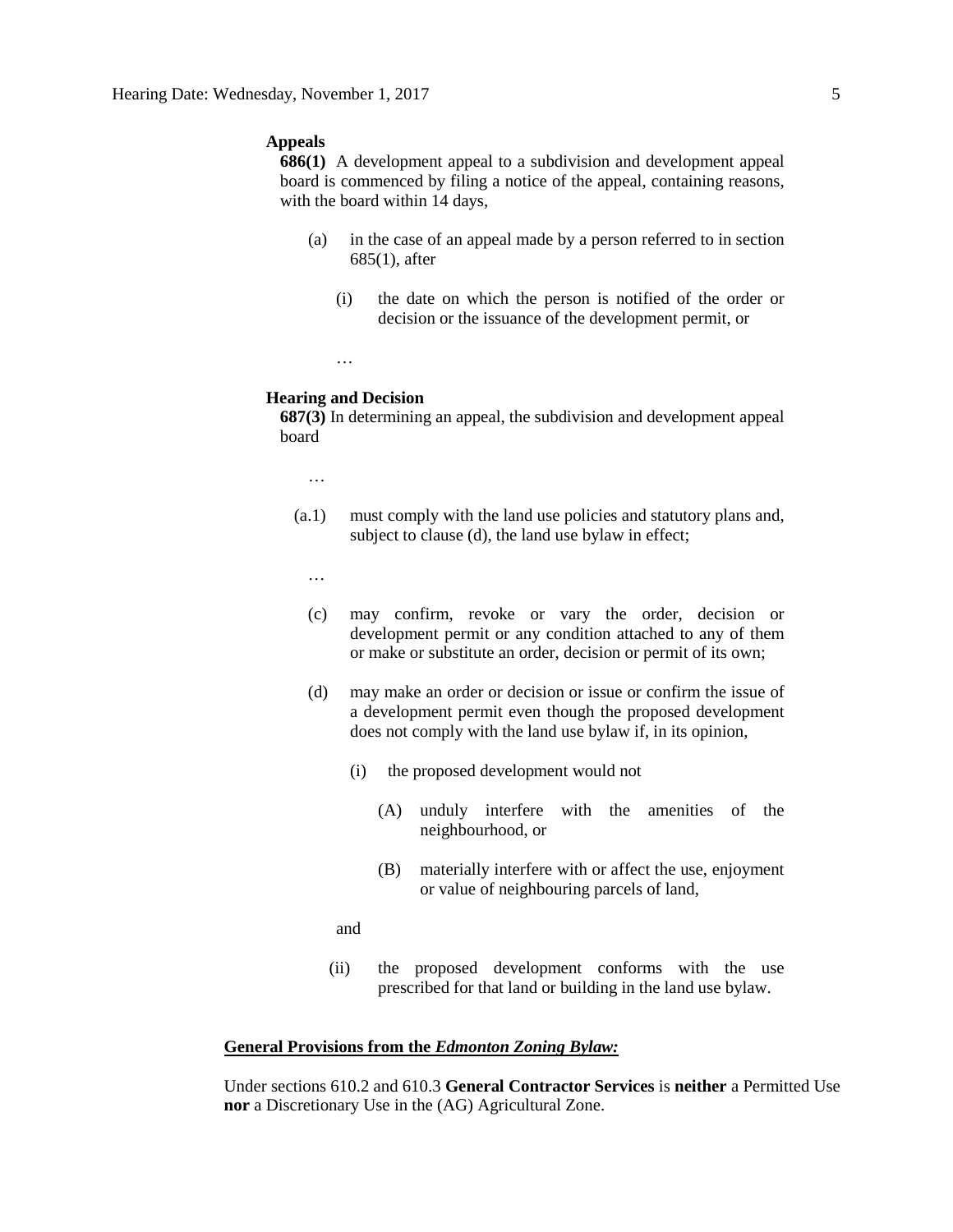### Under Section 7.4(23), **General Contractor Services** means:

General Contractor Services means development used for the provision of building construction, landscaping, concrete, electrical, excavation, drilling, heating, plumbing, paving, road construction, sewer or similar services of a construction nature which require on-site storage space for materials, construction equipment or vehicles normally associated with the contractor service. Any sales, display, office or technical support service areas shall be Accessory to the principal General Contractor Services Use only. This Use does not include Professional, Financial and Office Support Services.

Section 610.1 states that the **General Purpose** of the **(AG) Agricultural Zone** is "to conserve agricultural and rural Uses."

*Approval Required for Development*

## **Section 5 states:**

## **5.1 No Person:**

- 1. shall commence, or cause or allow to be commenced, a Development without a development Permit therefor issued under the provisions of Section 12 of this Bylaw; or
- 2. shall carry on, or cause or allow to be carried on a development without a Development Permit therefor issued under Section 12 of this Bylaw.

*Previous Subdivision and Development Appeal Board Decision*

| <b>SDAB Number</b>   | <b>Application</b>                                                      | <b>DECISION</b>                                                                                                                                                                |  |  |
|----------------------|-------------------------------------------------------------------------|--------------------------------------------------------------------------------------------------------------------------------------------------------------------------------|--|--|
| <b>SDAB-D-02-326</b> | Operate a Major Home<br>Based Business (Selling Top   ALLOWED<br>Soil). | March 21, 2003; that the appeal be<br>the<br>and<br>DEVELOPMENT GRANTED and<br>the deficiency in minimum site<br>area of 30.3 hectares be permitted,<br>subject to conditions. |  |  |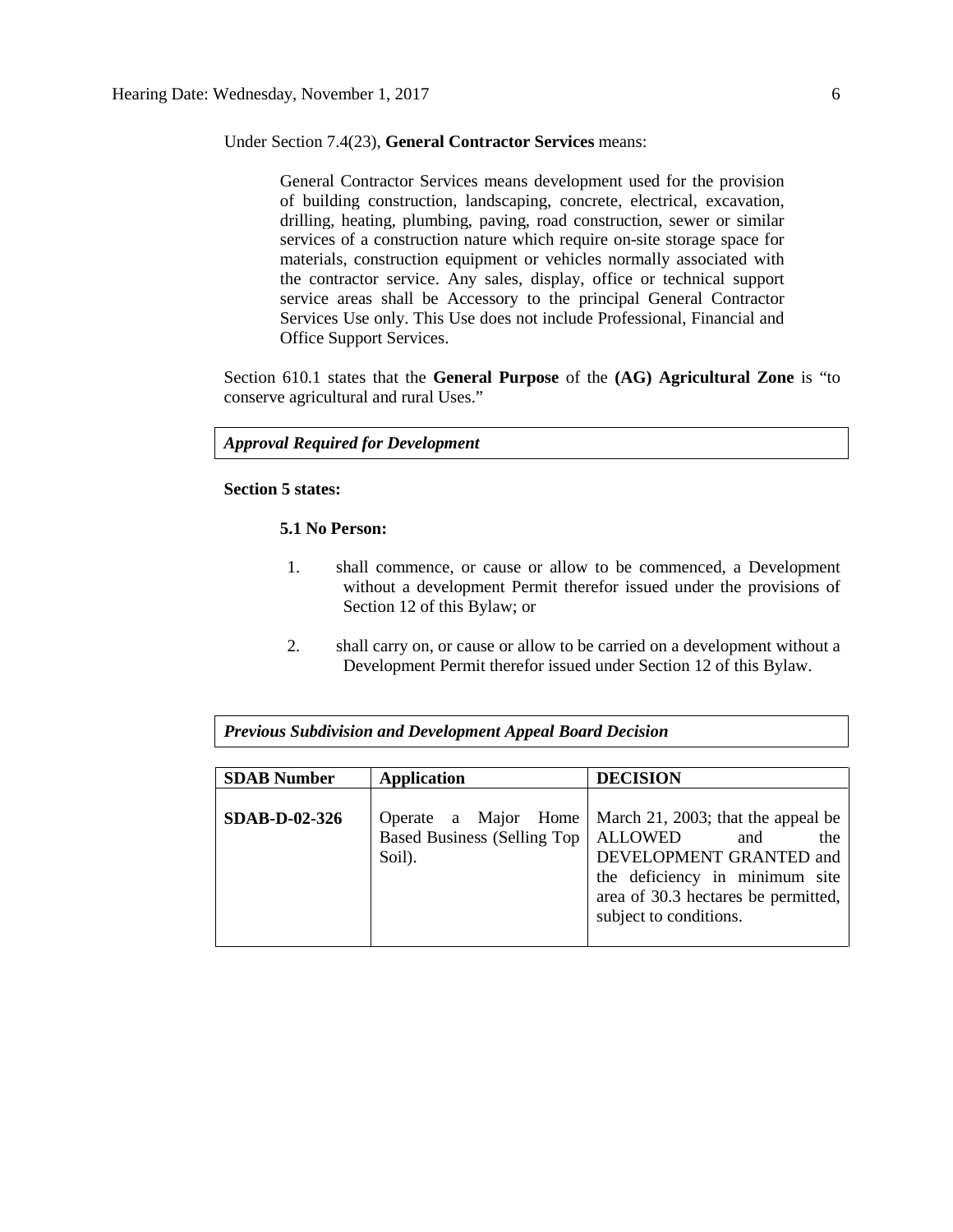## Notice to Applicant/Appellant

Provincial legislation requires that the Subdivision and Development Appeal Board issue its official decision in writing within fifteen days of the conclusion of the hearing. Bylaw No. 11136 requires that a verbal announcement of the Board's decision shall be made at the conclusion of the hearing of an appeal, but the verbal decision is not final nor binding on the Board until the decision has been given in writing in accordance with the *Municipal Government Act*.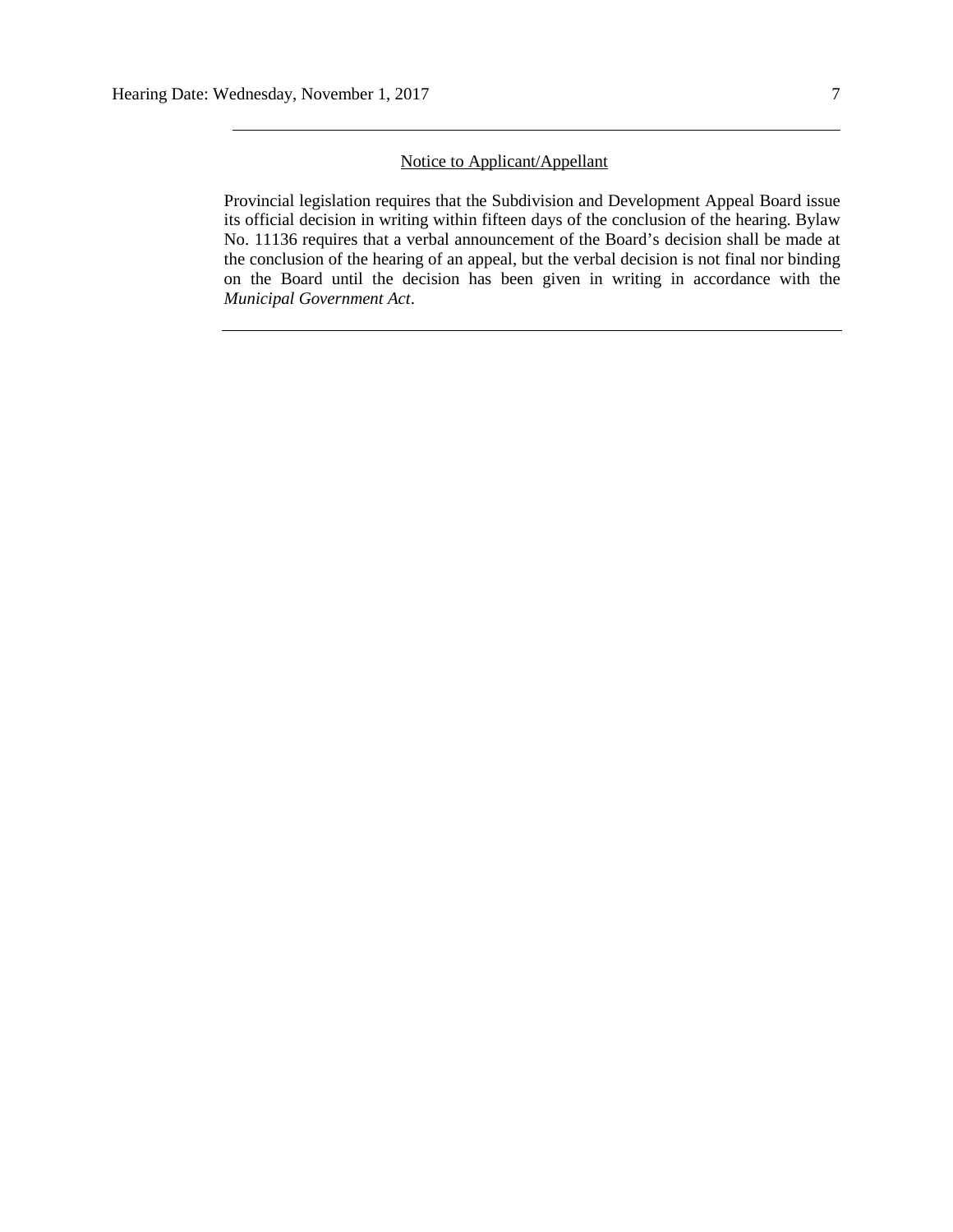Sustainable Development | City of Edmonton Development Services Branch Development and Zoning Services Development Compliance and Inquiries Unit

5th Floor, Edmonton Tower 10111 104 Avenue NW Edmonton, AB TSJ 0J4 Canada edmonton.ca/developmentcompliance



September 25, 2017

Our File: 117126002-001

#### MUNICIPAL GOVERNMENT ACT ORDER

Dear Sir/Madam:

A check with Land Titles Office discloses that you are the registered owner(s) of the property located at 751 - 167 AVENUE NW, legally described as Plan 5216AP Blk 14.

This Property was inspected by Development Compliance Officer Justin Young, on September 22, 2017. City of Edmonton Development Compliance Officers have the authority to conduct site inspections and exercise development powers under Section 624 of the Municipal Government Act.

#### ZONING BYLAW INFRACTION:

This property is zoned AG (Agricultural Zone) in accordance with Section 610 of the Edmonton Zoning Bylaw. Our investigation revealed that a General Contractor Use has been developed.

The City of Edmonton has not issued a Development Permit to develop a General Contractor Use, which is contrary to Section 5.1 of Edmonton Zoning Bylaw 12800, and Section 683 of the Municipal Government Act.

Section 5.1 of Edmonton Zoning Bylaw states:

Requirement for a Development Permit

1. No person shall commence, or cause or allow to be commenced, a development without a Development Permit issued in accordance with Section 12 of this Bylaw.

2. No person shall carry on, or cause or allow to be carried on a development without a Development Permit issued in accordance with Section 12 of this Bylaw.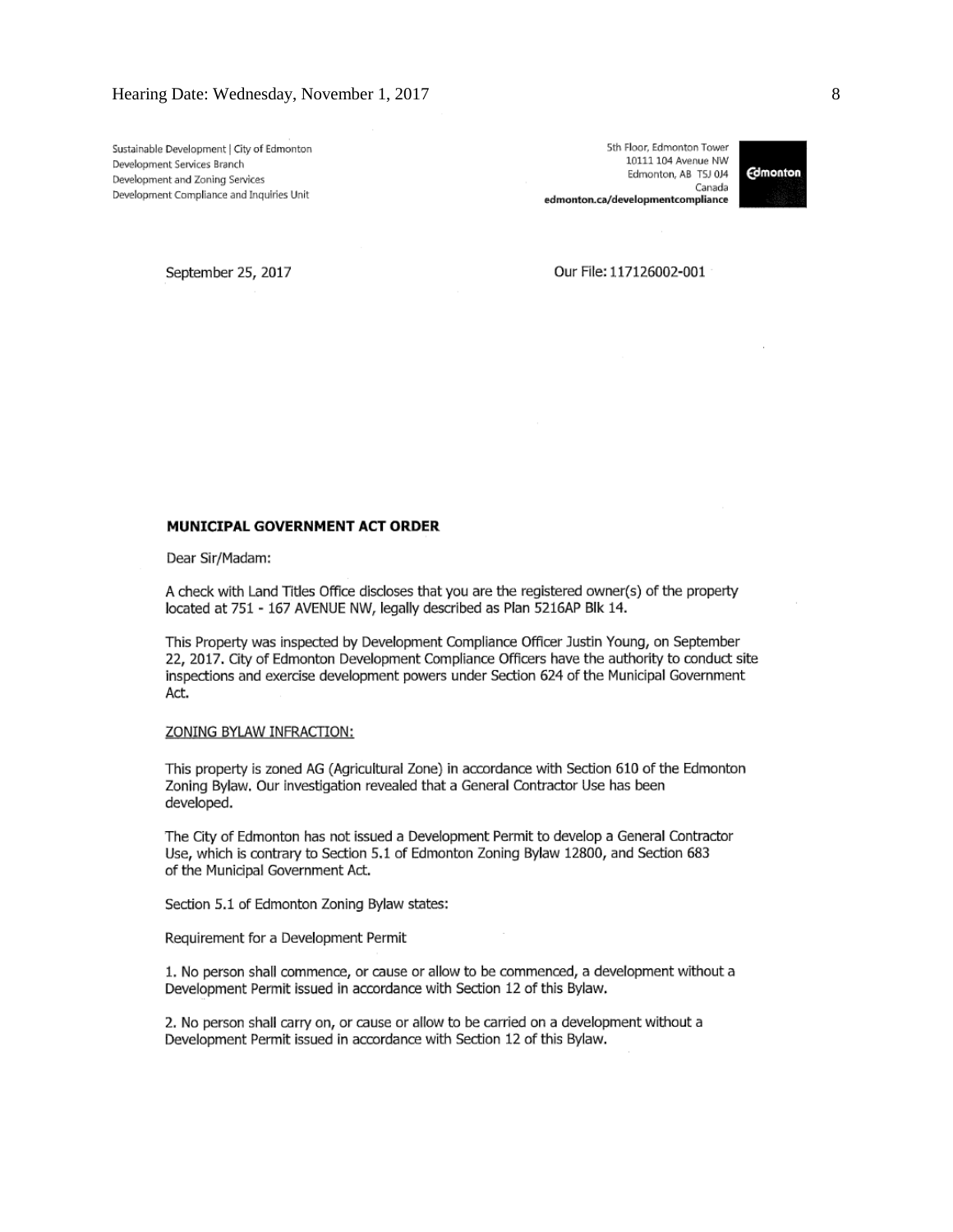General Contractor Use means development used for the provision of building construction, landscaping, concrete, electrical, excavation, drilling, heating, plumbing, paving, road construction, sewer or similar services of a construction nature which require on-site storage space for materials, construction equipment or vehicles normally associated with the contractor service.

#### ORDER:

Pursuant to Section 645 of the Municipal Government Act, YOU ARE HEREBY ORDERED TO:

CEASE THE GENERAL CONTRACTOR USE INCLUDING ALL COMPONENTS OF THE BUSINESS AND REMOVE ALL RELATED MATERIALS BY OCTOBER 23, 2017.

#### CONSEOUENCES FOR NON-COMPLIANCE:

In the event that a person fails to comply with an Order issued under Section 645, Section 646 of the Municipal Government Act authorizes the City to enter on the land and take any action necessary to carry out the Order. Section 553(1)(h.1) of the Act provides that the costs and expenses of carrying out an order may be added to the tax roll of the property and Section 566(1), subject to subsection (2), a person who is found guilty of an offence under this Act is liable to a fine of not more than \$10,000.00 or to imprisonment for not more than one year, or to both fine and imprisonment.

The property will be inspected on October 24, 2017 to determine compliance with this Order.

Failure to comply will result in action as described in Section 646.

YOU ARE HEREBY NOTIFIED THAT IF YOU DO NOT:

CEASE THE GENERAL CONTRACTOR USE INCLUDING ALL COMPONENTS OF THE BUSINESS AND REMOVE ALL RELATED MATERIALS BY OCTOBER 23, 2017,

the City may carry out the Order by entering onto the land and performing remedial actions pursuant to Section 646, and all the costs and expenses in doing so will be added to the tax roll pursuant to Section 553(1)(h.1) of the Municipal Government Act R.S.A. 2000.

Following are Sections 553, 645, 646, 683, 685 and 686 of the Municipal Government Act, R.S.A. 2000, c.M-26.1, which provides you with the right to appeal this Order and enables the City to add all costs associated with this action to the tax roll of the property.

If you have any questions in regards to this matter, please contact the writer at 780-496-2687.

Regards,

Justin Young Development and Zoning Development Services Phone Number: 780-496-2687 Email Address: Justin. Young-Sponga@edmonton.ca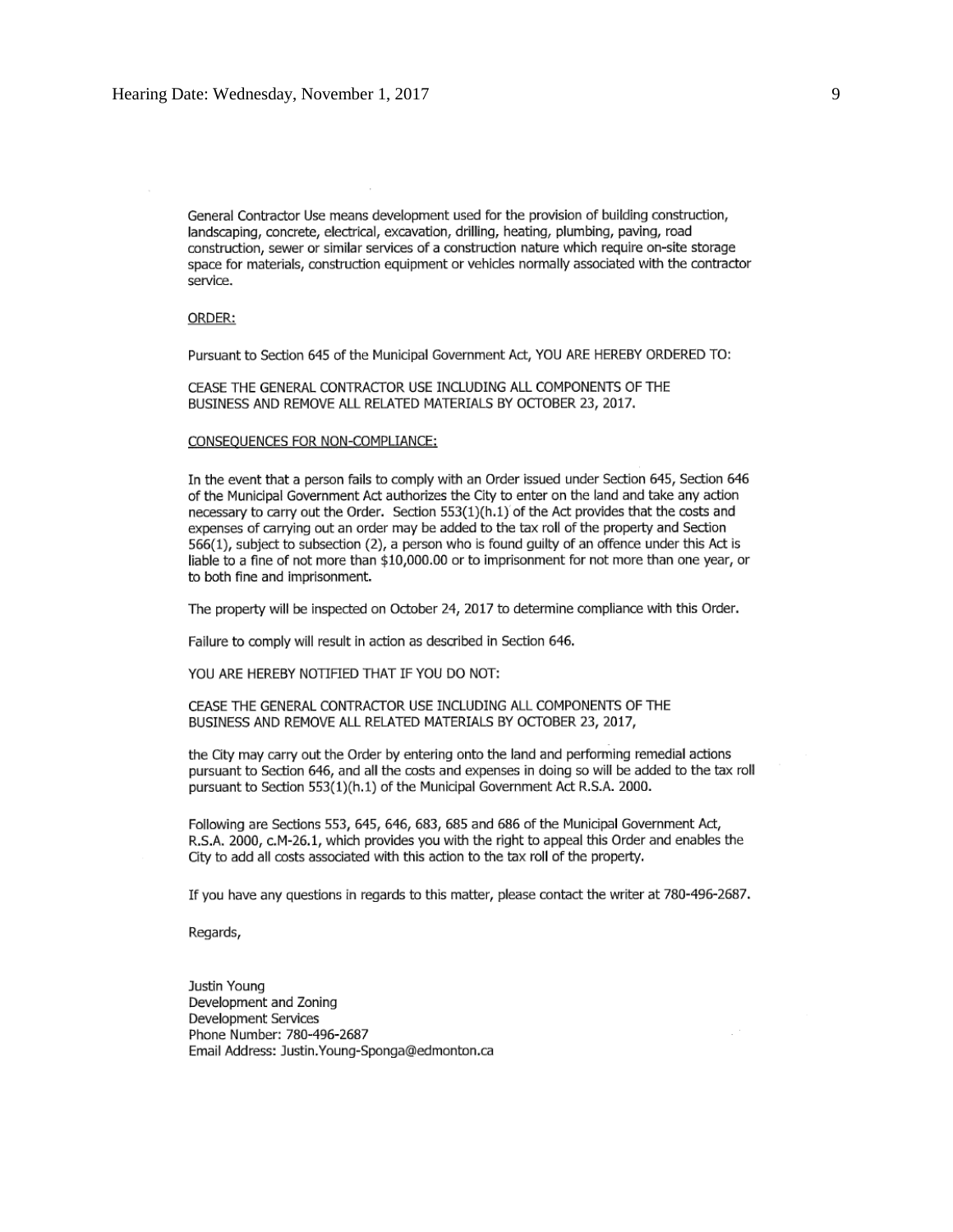| Adding                              | 553(1) A council may add the following amounts to the tax roll of a parcel of land:                                                                                                                                                                                                                                                                                                                                                         |
|-------------------------------------|---------------------------------------------------------------------------------------------------------------------------------------------------------------------------------------------------------------------------------------------------------------------------------------------------------------------------------------------------------------------------------------------------------------------------------------------|
| Amounts<br>Owing to tax<br>roll     | (a) unpaid costs referred to in section 35(4) or 39(2) relating to service connections<br>of a municipal public utility that are owing by the owner of the parcel;                                                                                                                                                                                                                                                                          |
|                                     | (b) unpaid charges referred to in section 42 for a municipal utility service provided to<br>the parcel by a municipal public utility that are owing by the owner of the parcel;                                                                                                                                                                                                                                                             |
|                                     | (c) unpaid expenses and costs referred to in section 549(3), if the parcel?s owner<br>contravened the enactment or bylaw and the contravention occurred on all or a<br>part of the parcel;                                                                                                                                                                                                                                                  |
|                                     | (d), (e) repealed 1999 c11 s35;                                                                                                                                                                                                                                                                                                                                                                                                             |
|                                     | (f) costs associated with tax recovery proceedings related to the parcel;                                                                                                                                                                                                                                                                                                                                                                   |
|                                     | (g) if the municipality has passed a bylaw making the owner of a parcel liable for<br>expenses and costs related to the municipality extinguishing fires on the parcel,<br>unpaid costs and expenses for extinguishing fires on the parcel;                                                                                                                                                                                                 |
|                                     | (g.1) if the municipality has passed a bylaw requiring the owner or occupant of a<br>parcel to keep the sidewalks adjacent to the parcel clear of snow and ice, unpaid<br>expenses and costs incurred by the municipality for removing the snow and ice<br>in respect of the parcel;                                                                                                                                                        |
|                                     | (h) unpaid costs awarded by a composite assessment review board under section<br>468.1 or the Municipal Government Board under section 501, if the composite<br>assessment review board or the Municipal Government Board has awarded costs<br>against the owner of the parcel in favour of the municipality and the matter<br>before the composite assessment review board or the Municipal Government<br>Board was related to the parcel: |
|                                     | (h.1) the expenses and costs of carrying out an order under section 646;                                                                                                                                                                                                                                                                                                                                                                    |
|                                     | (i) any other amount that may be added to the tax roll under an enactment.                                                                                                                                                                                                                                                                                                                                                                  |
| Stop order                          | 645(1) Despite section 545, if a development authority finds that a development, land<br>use or use of a building is not in accordance with                                                                                                                                                                                                                                                                                                 |
|                                     | (a) this Part or a land use bylaw or regulations under this Part, or                                                                                                                                                                                                                                                                                                                                                                        |
|                                     | (b) a development permit or subdivision approval,                                                                                                                                                                                                                                                                                                                                                                                           |
|                                     | the development authority may act under subsection (2).                                                                                                                                                                                                                                                                                                                                                                                     |
|                                     | (2) If subsection (1) applies, the development authority may, by written notice, order the<br>owner, the person in possession of the land or building or the person responsible for<br>the contravention, or any or all of them, to                                                                                                                                                                                                         |
|                                     | (a) stop the development or use of the land or building in whole or in part as<br>directed by the notice,                                                                                                                                                                                                                                                                                                                                   |
|                                     | (b) demolish, remove or replace the development, or                                                                                                                                                                                                                                                                                                                                                                                         |
|                                     | (c) carry out any other actions required by the notice so that the development or<br>use of the land or building complies with this Part, the land use bylaw or<br>regulations under this Part, a development permit or a subdivision approval,<br>within the time set out in the notice.                                                                                                                                                   |
|                                     | (3) A person who receives a notice referred to in subsection (2) may appeal to the<br>subdivision and development appeal board in accordance with section 685.                                                                                                                                                                                                                                                                              |
| <b>Enforcement of</b><br>stop order | 646(1) If a person fails or refuses to comply with an order directed to the person under<br>section 645 or an order of a subdivision and development appeal board under<br>section 687, the municipality may, in accordance with section 542, enter on the<br>land or building and take any action necessary to carry out the order.                                                                                                        |
|                                     | (2) A municipality may register a caveat under the Land Titles Act in respect of an order<br>referred to in subsection (1) against the certificate of title for the land that is the<br>subject of the order.                                                                                                                                                                                                                               |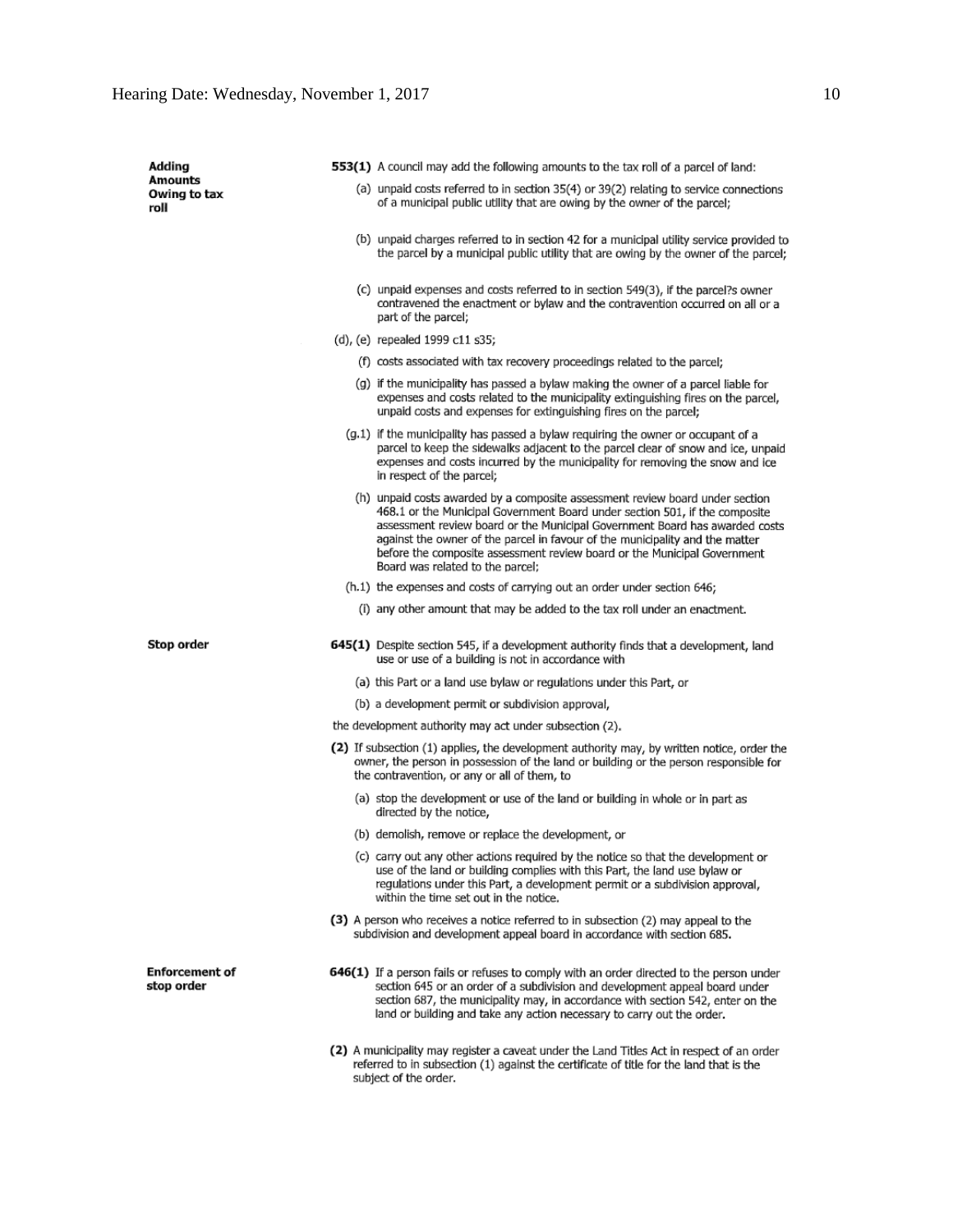|                    | (3) If a municipality registers a caveat under subsection (2), the municipality must<br>discharge the caveat when the order has been complied with.                                                                               |
|--------------------|-----------------------------------------------------------------------------------------------------------------------------------------------------------------------------------------------------------------------------------|
| 683<br>Permit      | Except as otherwise provided in a land use bylaw, a person may not commence<br>any development unless the person has been issued a development permit in<br>respect of it pursuant to the land use bylaw.                         |
| <b>Grounds for</b> | 685(1) If a development authority                                                                                                                                                                                                 |
| appeal             | (a) fails or refuses to issue a development permit to a person,                                                                                                                                                                   |
|                    | (b) issues a development permit subject to conditions, or                                                                                                                                                                         |
|                    | (c) issues an order under section 645,                                                                                                                                                                                            |
|                    | the person applying for the permit or affected by the order under section 645 may appeal<br>to the subdivision and development appeal board.                                                                                      |
|                    | (2) In addition to an applicant under subsection (1), any person affected by an order,<br>decision or development permit made or issued by a development authority may<br>appeal to the subdivision and development appeal board. |
|                    | (3) Despite subsections (1) and (2), no appeal lies in respect of the issuance of a<br>development permit for a permitted use unless the provisions of the land use bylaw<br>were relaxed, varied or misinterpreted.              |
| Appeals            | 686(1) A development appeal to a subdivision and development appeal board is<br>commenced by filing a notice of the appeal, containing reasons, with the board<br>within 14 days,                                                 |
|                    | (a) in the case of an appeal made by a person referred to in section 685(1), after                                                                                                                                                |
|                    | (i) the date on which the person is notified of the order or decision or the<br>issuance of the development permit, or                                                                                                            |
|                    | (ii) if no decision is made with respect to the application within the 40-day<br>period or within any extension under section 684, the date the period or<br>extension expires,                                                   |
|                    | o٢                                                                                                                                                                                                                                |
|                    | (b) in the case of an appeal made by a person referred to in section 685(2), after<br>the date on which the notice of the issuance of the permit was given in<br>accordance with the land use bylaw.                              |
|                    | (2) The subdivision and development appeal board must hold an appeal hearing within<br>30 days after receipt of a notice of appeal.                                                                                               |
|                    | (3) The subdivision and development appeal board must give at least 5 days? notice in<br>writing of the hearing                                                                                                                   |
|                    | (a) to the appellant,                                                                                                                                                                                                             |
|                    | (b) to the development authority whose order, decision or development permit is the<br>subject of the appeal, and                                                                                                                 |
|                    | (c) to those owners required to be notified under the land use bylaw and any other<br>person that the subdivision and development appeal board considers to be<br>affected by the appeal and should be notified.                  |
|                    | (4) The subdivision and development appeal board must make available for public<br>inspection before the commencement of the hearing all relevant documents and<br>materials respecting the appeal, including                     |
|                    | (a) the application for the development permit, the decision and the notice of<br>appeal, or                                                                                                                                      |
|                    | (b) the order under section 645.                                                                                                                                                                                                  |
|                    | (5) In subsection (3), "owner" means the person shown as the owner of land on the<br>assessment roll prepared under Part 9.                                                                                                       |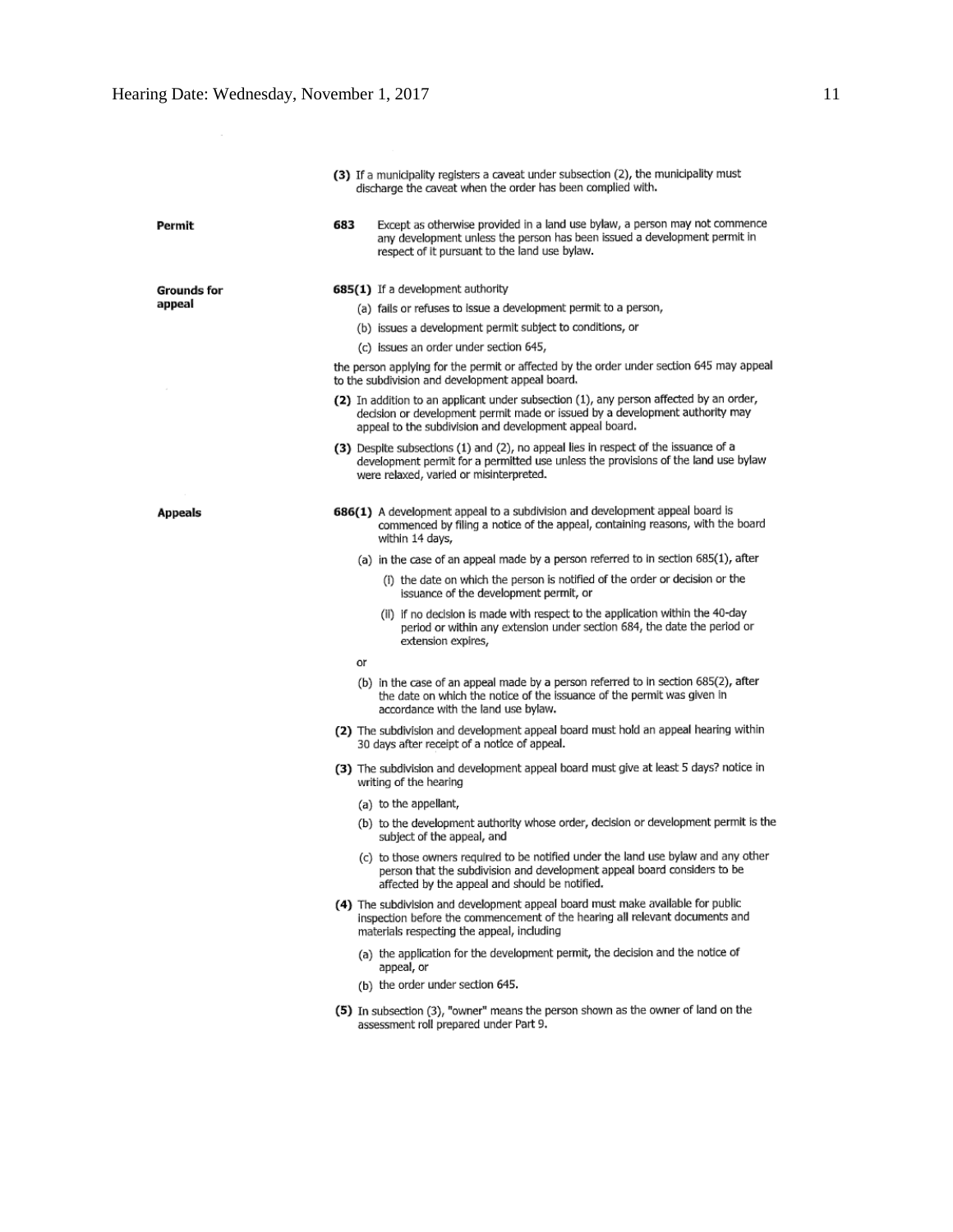



Site Location **Communist Contract Contract Contract Contract Contract Contract Contract Contract Contract Contract Contract Contract Contract Contract Contract Contract Contract Contract Contract Contract Contract Contract** 

N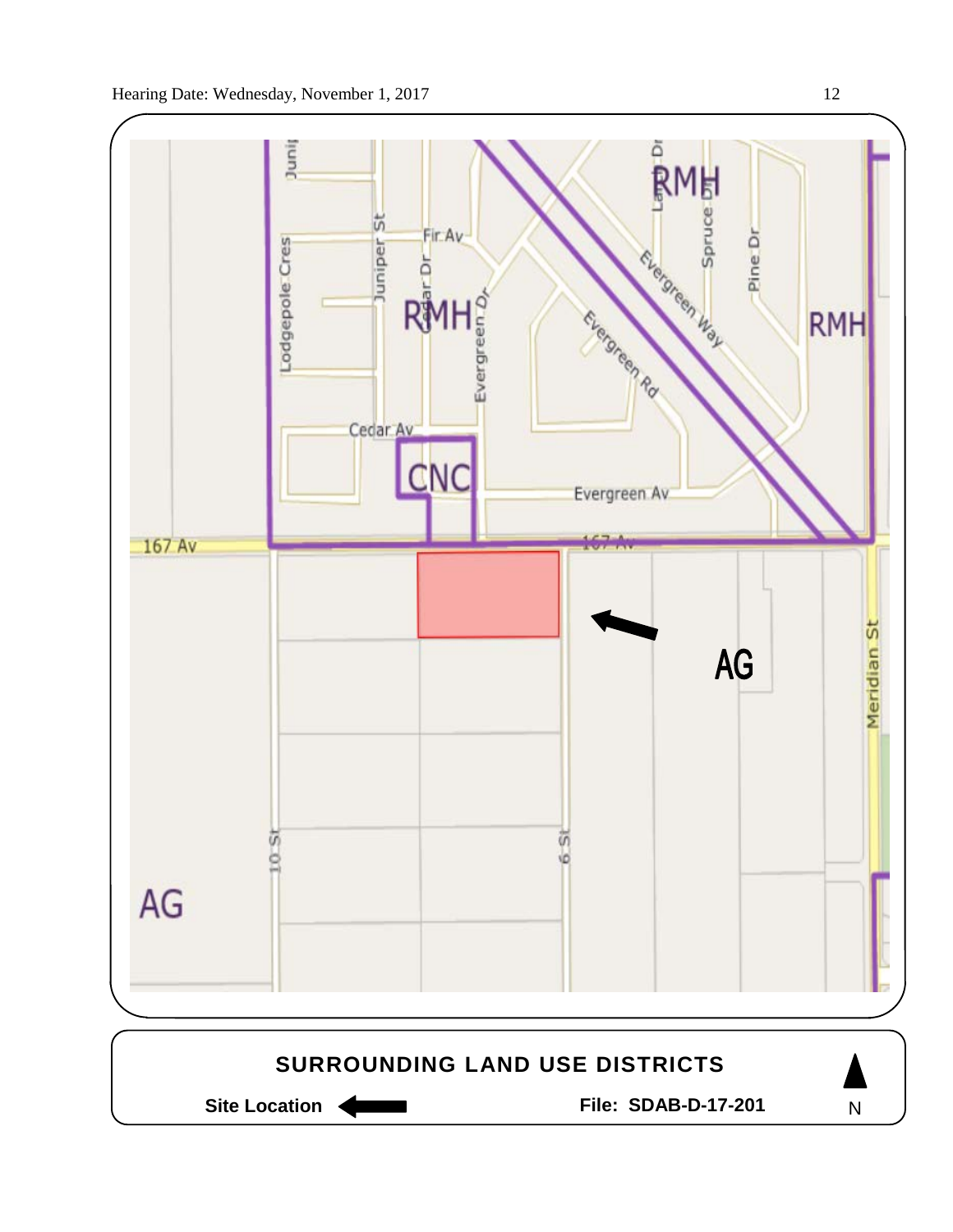| AN APPEAL FROM THE DECISION OF THE DEVELOPMENT OFFICER                                                                                                                                                                                                                                                                                                                                                                                                                        |
|-------------------------------------------------------------------------------------------------------------------------------------------------------------------------------------------------------------------------------------------------------------------------------------------------------------------------------------------------------------------------------------------------------------------------------------------------------------------------------|
|                                                                                                                                                                                                                                                                                                                                                                                                                                                                               |
| 257580508-001                                                                                                                                                                                                                                                                                                                                                                                                                                                                 |
| Construct front and rear additions to a<br><b>Single Detached House (Unenclosed Front</b><br>Porch 1.52 metres by 2.63 metres, dining<br>room extension 1.07 metres by 7.06<br>metres, rear attached Garage 7.01 metres<br>by 8.56 metres, breezeway 6.40 metres by<br>12.12 metres), rear uncovered deck 4.27<br>metres by 9.93 metres, interior alterations<br>on main floor, and Basement development<br>(Not)<br>additional<br>to<br>be<br>used<br>as<br>an<br>Dwelling). |
| Refused                                                                                                                                                                                                                                                                                                                                                                                                                                                                       |
| October 3, 2017                                                                                                                                                                                                                                                                                                                                                                                                                                                               |
| October 3, 2017                                                                                                                                                                                                                                                                                                                                                                                                                                                               |
| 7712 - 139 Street NW                                                                                                                                                                                                                                                                                                                                                                                                                                                          |
| Plan 630MC Blk 33 Lot 8                                                                                                                                                                                                                                                                                                                                                                                                                                                       |
| (RF1) Single Detached Residential Zone                                                                                                                                                                                                                                                                                                                                                                                                                                        |
| Mature Neighbourhood Overlay                                                                                                                                                                                                                                                                                                                                                                                                                                                  |
| N/A                                                                                                                                                                                                                                                                                                                                                                                                                                                                           |
|                                                                                                                                                                                                                                                                                                                                                                                                                                                                               |

# *Grounds for Appeal*

The Appellant provided the following reasons for appealing the decision of the Development Authority:

We have an existing attached Garage that would be extended adding in a living area (breezeway), and moving garage closer to the back. The side yard Setback is over subdivided lot requirements.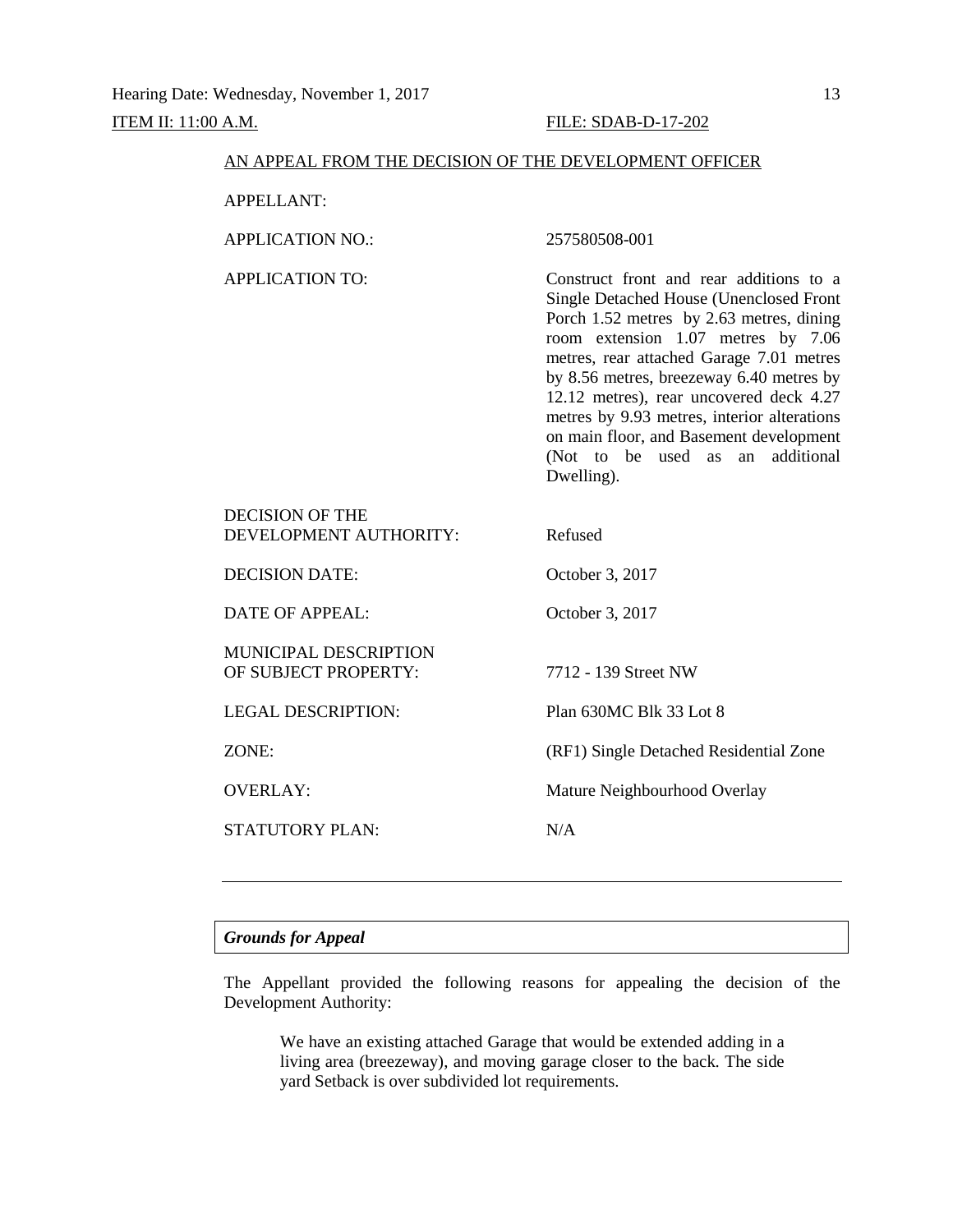## *General Matters*

The *Municipal Government Act*, RSA 2000, c M-26 states the following:

#### **Grounds for Appeal**

**685(1)** If a development authority

- (a) fails or refuses to issue a development permit to a person,
- (b) issues a development permit subject to conditions, or
- (c) issues an order under section 645,

the person applying for the permit or affected by the order under section 645 may appeal to the subdivision and development appeal board.

## **Appeals**

**686(1)** A development appeal to a subdivision and development appeal board is commenced by filing a notice of the appeal, containing reasons, with the board within 14 days,

- (a) in the case of an appeal made by a person referred to in section 685(1), after
	- (i) the date on which the person is notified of the order or decision or the issuance of the development permit, or

…

## **Hearing and Decision**

**687(3)** In determining an appeal, the subdivision and development appeal board

…

(a.1) must comply with the land use policies and statutory plans and, subject to clause (d), the land use bylaw in effect;

…

- (c) may confirm, revoke or vary the order, decision or development permit or any condition attached to any of them or make or substitute an order, decision or permit of its own;
- (d) may make an order or decision or issue or confirm the issue of a development permit even though the proposed development does not comply with the land use bylaw if, in its opinion,
	- (i) the proposed development would not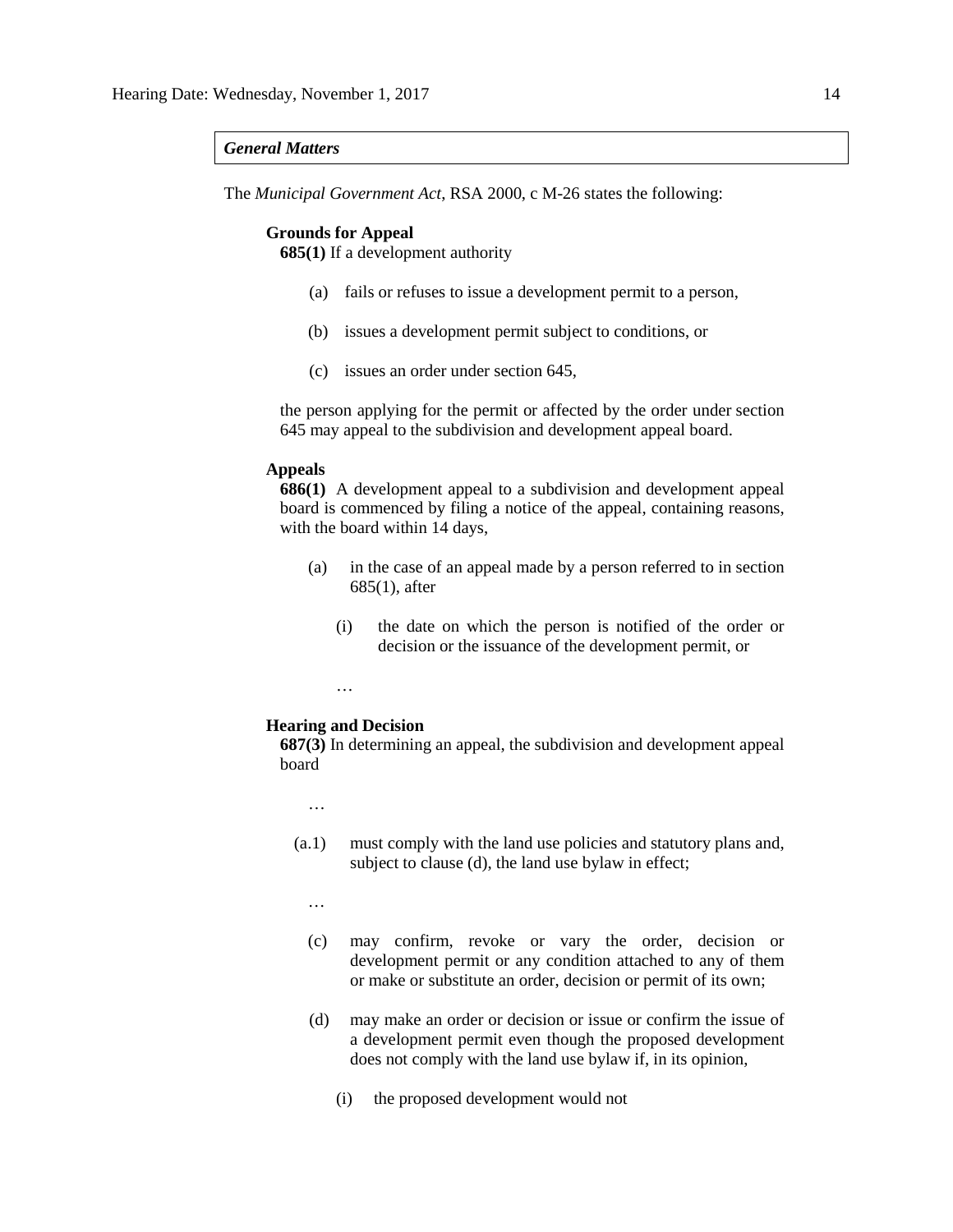- (A) unduly interfere with the amenities of the neighbourhood, or
- (B) materially interfere with or affect the use, enjoyment or value of neighbouring parcels of land,

and

(ii) the proposed development conforms with the use prescribed for that land or building in the land use bylaw.

## **Non-conforming use and non-conforming buildings**

**643(1)** If a development permit has been issued on or before the day on which a land use bylaw or a land use amendment bylaw comes into force in a municipality and the bylaw would make the development in respect of which the permit was issued a non-conforming use or non-conforming building, the development permit continues in effect in spite of the coming into force of the bylaw.

**(2)** A non-conforming use of land or a building may be continued but if that use is discontinued for a period of 6 consecutive months or more, any future use of the land or building must conform with the land use bylaw then in effect.

**(3)** A non-conforming use of part of a building may be extended throughout the building but the building, whether or not it is a nonconforming building, may not be enlarged or added to and no structural alterations may be made to it or in it.

**(4)** A non-conforming use of part of a lot may not be extended or transferred in whole or in part to any other part of the lot and no additional buildings may be constructed on the lot while the nonconforming use continues.

**(5)** A non-conforming building may continue to be used but the building may not be enlarged, added to, rebuilt or structurally altered except

- (a) to make it a conforming building,
- (b) for routine maintenance of the building, if the development authority considers it necessary, or
- (c) in accordance with a land use bylaw that provides minor variance powers to the development authority for the purposes of this section.

**(6)** If a non-conforming building is damaged or destroyed to the extent of more than 75percent of the value of the building above its foundation, the building may not be repaired or rebuilt except in accordance with the land use bylaw.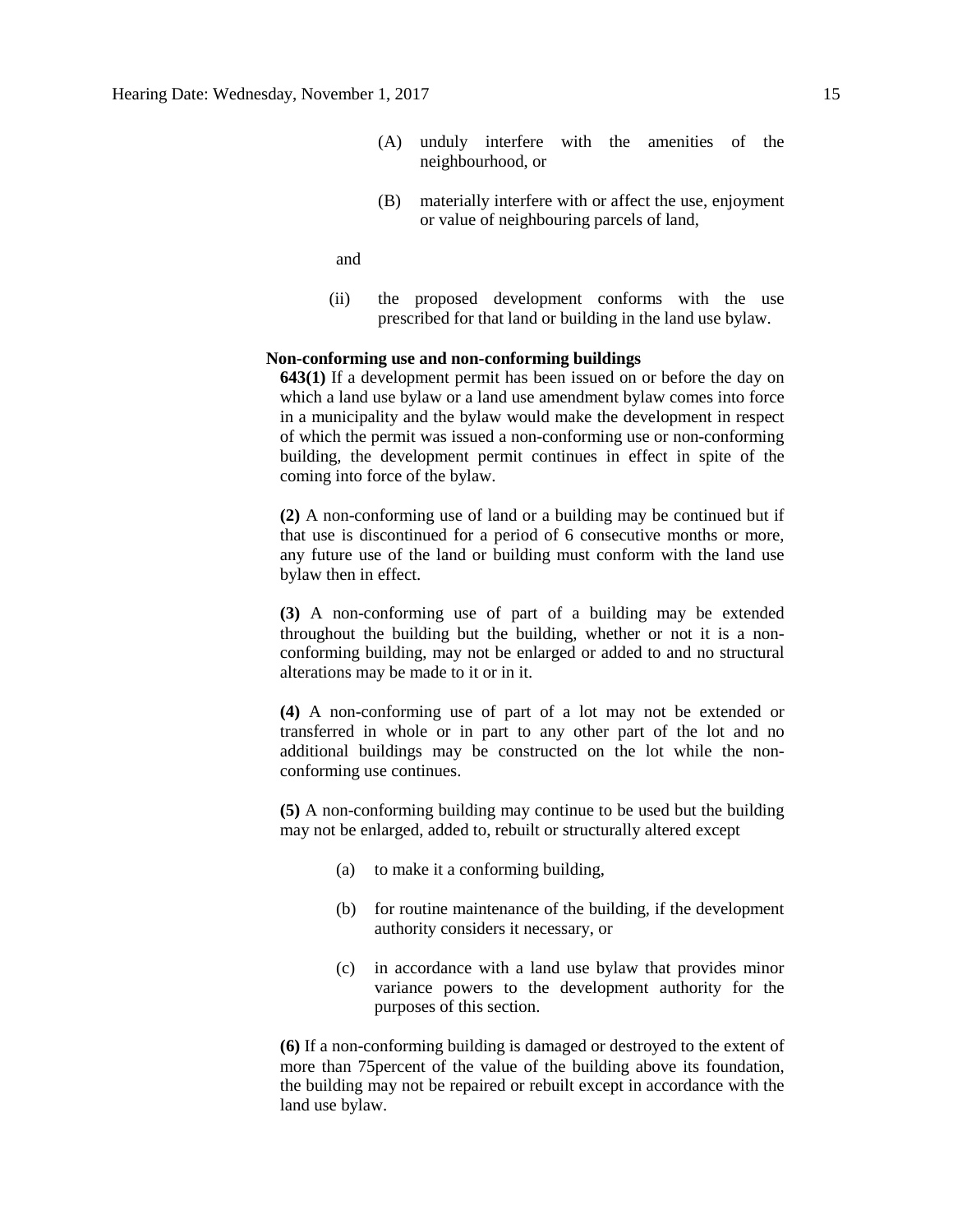**(7)** The land use or the use of a building is not affected by a change of ownership or tenancy of the land or building.

### **Development Officer's Determination**

**1. Addition to a non-conforming building: The rear addition of living space and attached garage, adds to the non-conformity of the existing non-conforming building. (Section 11.3.1)** [unedited]

## **General Provisions from the** *Edmonton Zoning Bylaw:*

Under section 110.2(4), **Single Detached Housing** is a **Permitted Use** in the (RF1) Single Detached Residential Zone.

Under section 7.2(9), **Single Detached Housing** means:

development consisting of a building containing only one Dwelling, which is separate from any other Dwelling or building. Where a Secondary Suite is a Permitted or Discretionary Use in a Zone, a building which contains Single Detached Housing may also contain a Secondary Suite. This Use includes Mobile Homes which conform to Section 78 of this Bylaw.

Section 814.1 states that the **General Purpose** of the **Mature Neighbourhood Overlay** is:

to regulate residential development in Edmonton's mature residential neighbourhoods, while responding to the context of surrounding development, maintaining the pedestrian-oriented design of the streetscape, and to provide an opportunity for consultation by gathering input from affected parties on the impact of a proposed variance to the Overlay regulations.

Section 110.1 states that the **General Purpose** of the **(RF1) Single Detached Residential Zone** is:

to provide for Single Detached Housing while allowing other forms of small scale housing in the form of Secondary Suites, and Garden Suites, as well as Semi-detached Housing and Duplex Housing under certain conditions.

## *Rear attached Garage*

Section 814.3(19) of the Mature Neighbourhood Overlay states "Rear attached Garages shall not be allowed."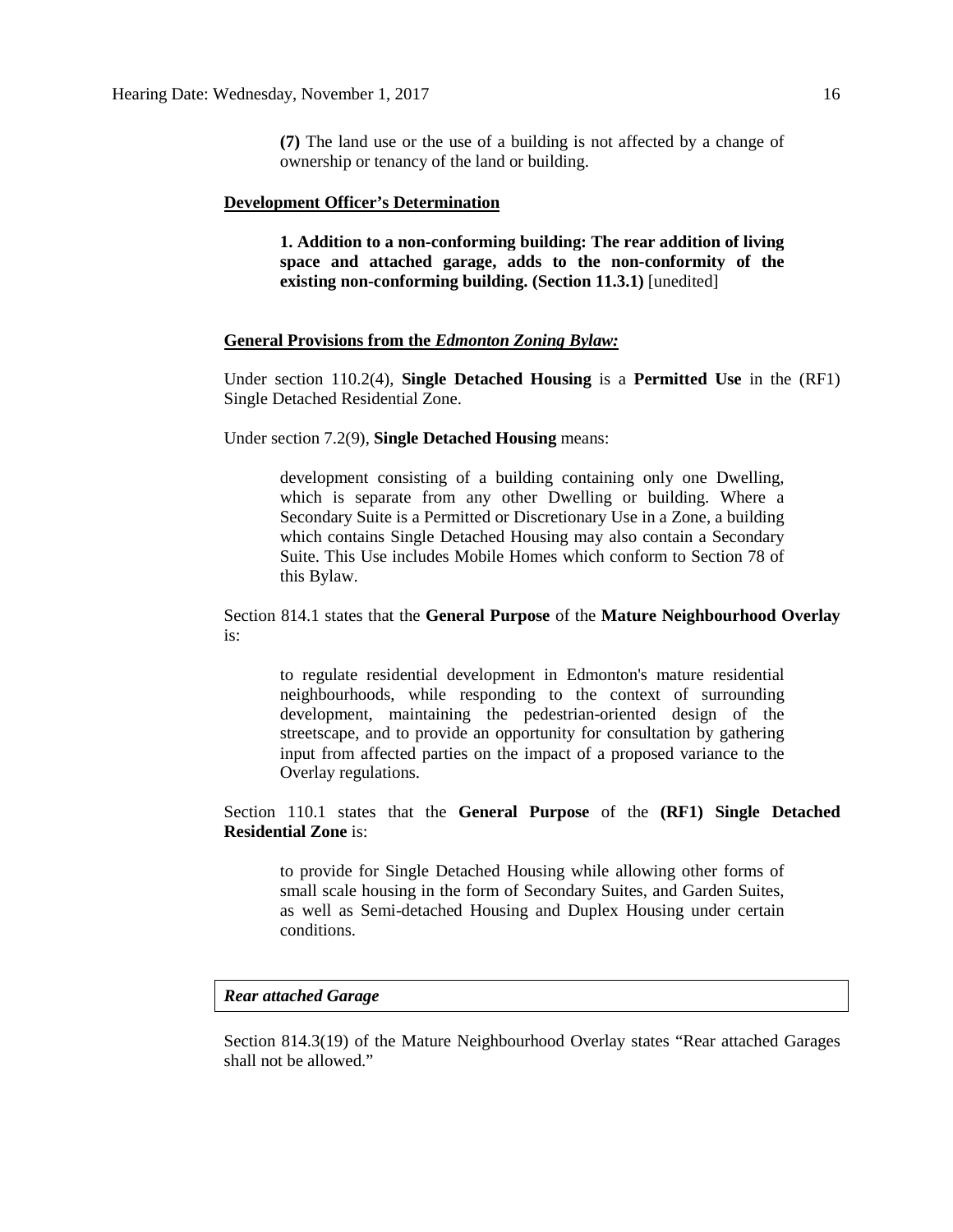## **Development Officer's Determination**

**2. A rear attached garage is not permitted on an interior lot in the Mature Neighbourhood Overlay. (Section 814.3.19)** [unedited]

*Rear Setback*

Section 814.3(4) of the Mature Neighbourhood Overlay states "The minimum Rear Setback shall be 40% of Site Depth."

Under section 6.1(90), **Rear Setback** means:

the distance that a development or a specified portion of it, must be set back from a Rear Lot Line. A Rear Setback is not a Rear Yard, Amenity Space or Separation Space.



## **Development Officer's Determination**

**3. Deficient rear setback: The distance from the principal building to the rear property is 0.8m instead of 15.82m. (Section 814.3.4)**  [unedited]

## *Side Setback*

Section 814.3(3)(c) states:

where a Site Width is [18.3 m](javascript:void(0);) or wider:

i. Side Setbacks shall total 20% of the Site Width but shall not be required to exceed  $6.0 \text{ m}$  in total;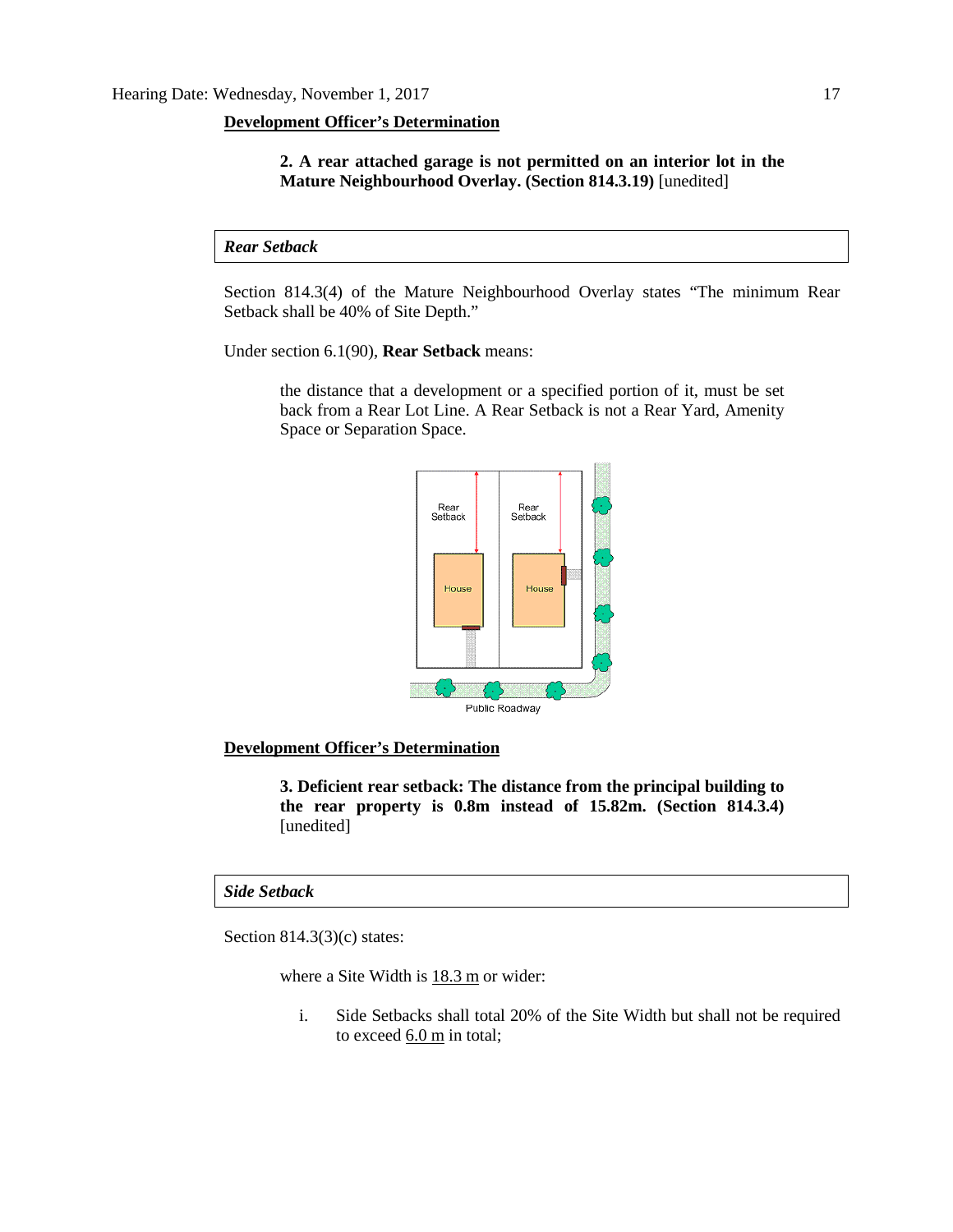- ii. the minimum interior Side Setback shall be [2.0 m,](javascript:void(0);) except if the requirements of the underlying Zone are greater, the underlying Zone requirements shall apply; and
- iii. …

Under section 6.1(99), **Side Setback** means:

the distance that a development or a specified portion of it, must be set back from a Side Lot Line. A Side Setback is not a Side Yard, Amenity Space or Separation Space.



### **Development Officer's Determination**

**4. Deficient Side setback: The distance from the principal building to the right side property line is 1.66m instead of 2.0m (Section 814.3.3.c)** [unedited]

## *Community Consultation*

Section 814.5(1) of the Mature Neighbourhood Overlay states the following with respect to **Proposed Variances**:

When the Development Officer receives a Development Permit Application for a new principal building, new Garage Suite, or new Garden Suite that does not comply with any regulation contained within this Overlay, or receives a Development Permit for alterations to an existing structure that require a variance to Section 814.3(1), 814.3(3), 814.3(5) and 814.3(9) of this Overlay:

a. the Development Officer shall send notice, to the recipient parties specified in Table 814.5(2), to outline any requested variances to the Overlay and solicit comments directly related to the proposed variance;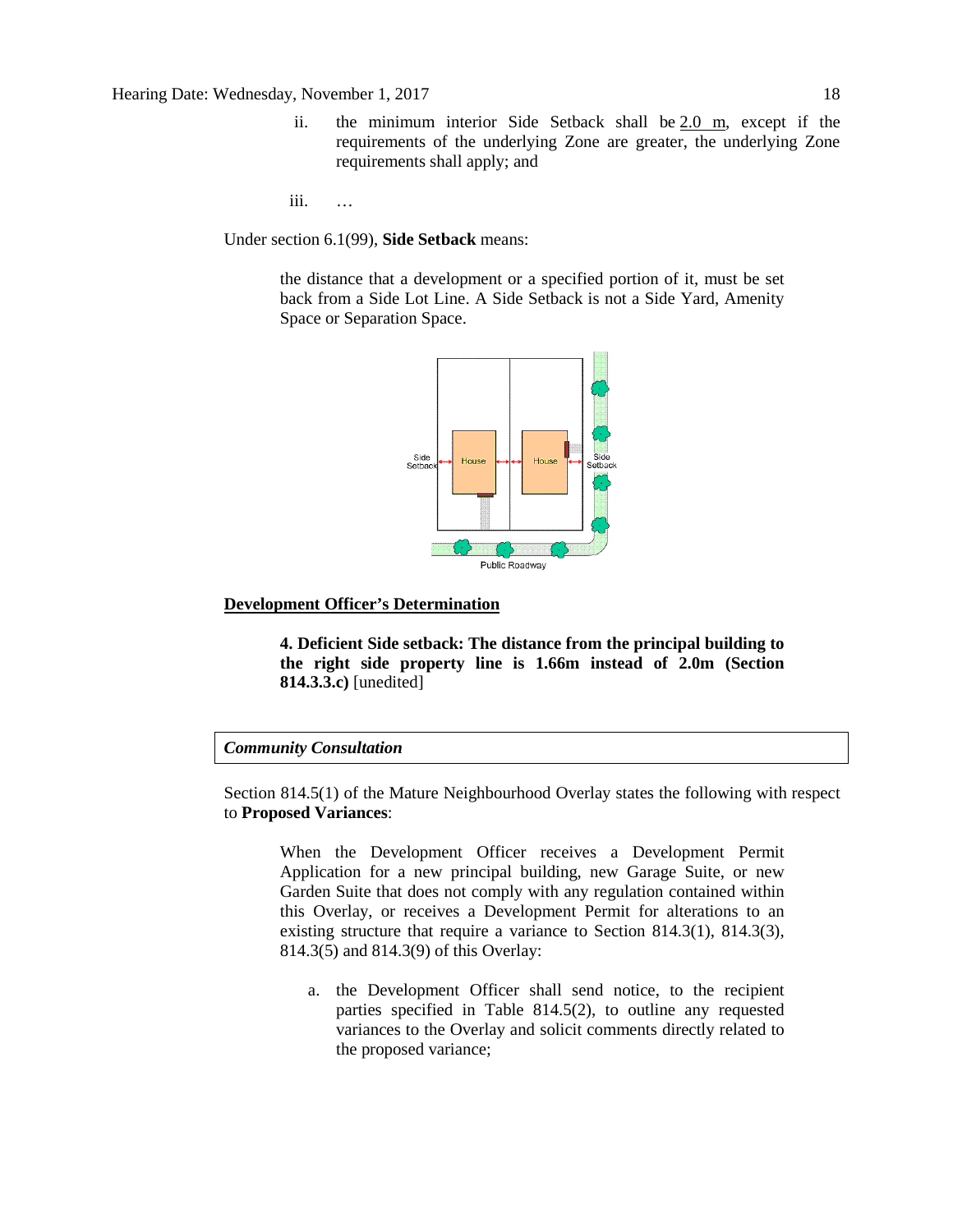- b. the Development Officer shall not render a decision on the Development Permit application until 21 days after notice has been sent, unless the Development Officer receives feedback from the specified affected parties in accordance with Table 814.5(2); and
- c. the Development Officer shall consider any comments directly related to the proposed variance when determining whether to approve the Development Permit Application in accordance with Sections 11.2 and 11.3.

| Tier#  | <b>Recipient Parties</b>        | <b>Affected Parties</b> | <b>Regulation of this Overlay</b> |
|--------|---------------------------------|-------------------------|-----------------------------------|
|        |                                 |                         | to be Varied                      |
| Tier 2 | The municipal address           | The<br>assessed         | $814.3(4)$ – Rear Setback         |
|        | and assessed owners of          | owners of               | $814.3(19)$ – Rear Attached       |
|        | the land Abutting the           | the land Abutting       | Garage                            |
|        | Site, directly adjacent         | the                     |                                   |
|        | across a Lane from the          | Site and directly       |                                   |
|        | Site of the proposed            | adjacent across a       |                                   |
|        | development and the             | Lane                    |                                   |
|        | President of each               | from the Site of the    |                                   |
|        | <b>Community League</b>         | proposed                |                                   |
|        |                                 | development             |                                   |
| Tier 3 | The municipal address           | The T<br>assessed       | $814.3(3)$ – Side Setbacks        |
|        | and assessed owners of          | owners of the land      |                                   |
|        | the land Abutting the           | Abutting the Site of    |                                   |
|        | Site of the proposed            | the<br>proposed         |                                   |
|        | development and the             | development             |                                   |
|        | President<br>$\circ$ of<br>each |                         |                                   |
|        | <b>Community League</b>         |                         |                                   |

Section 814.5(2) of the Mature Neighbourhood Overlay states:

## Notice to Applicant/Appellant

Provincial legislation requires that the Subdivision and Development Appeal Board issue its official decision in writing within fifteen days of the conclusion of the hearing. Bylaw No. 11136 requires that a verbal announcement of the Board's decision shall be made at the conclusion of the hearing of an appeal, but the verbal decision is not final nor binding on the Board until the decision has been given in writing in accordance with the *Municipal Government Act*.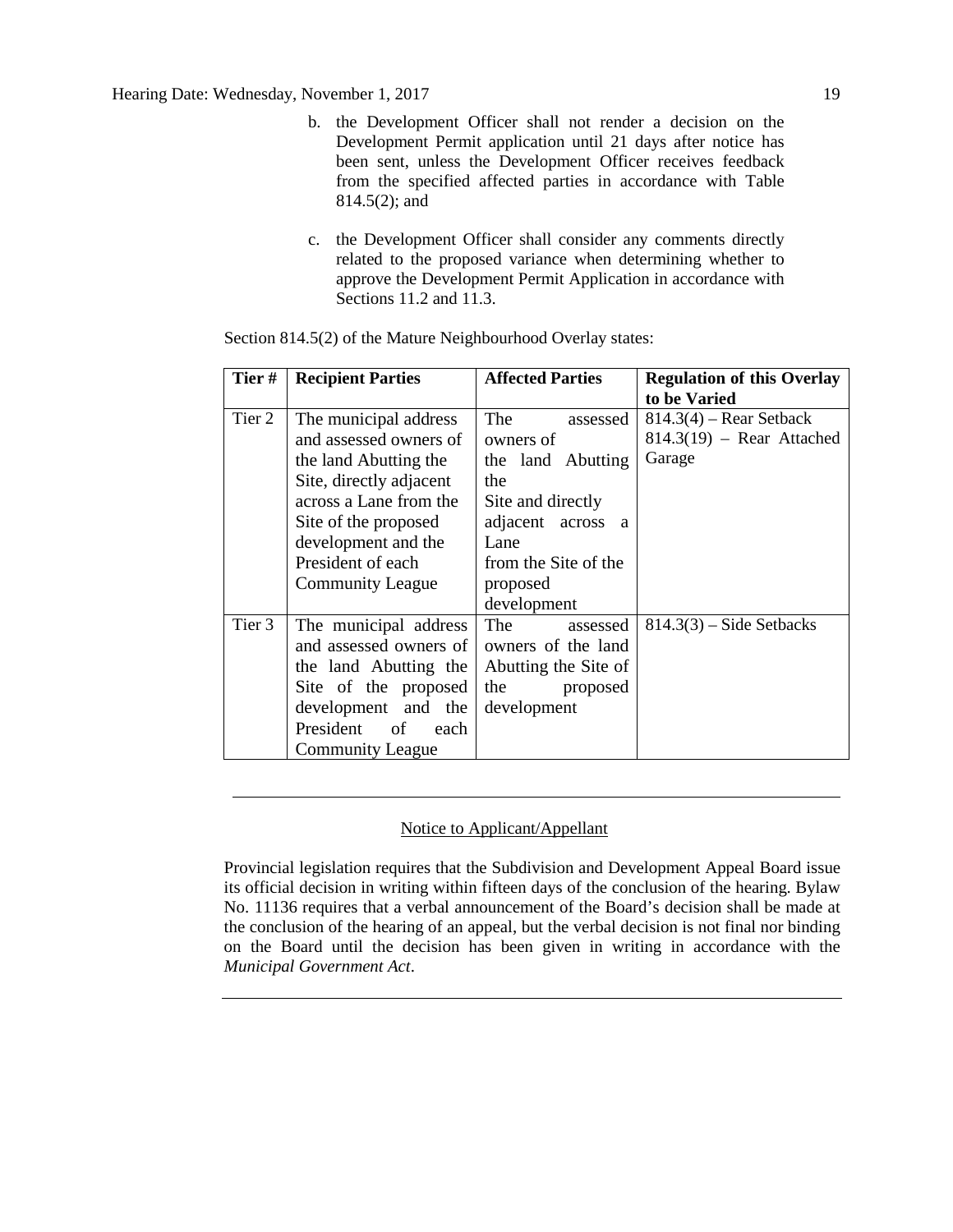| <b>nonton</b><br><b>Application for</b>                                                                                                                                                                                                                                                                                                                       | Project Number: 257580508-001<br>Application Date:<br>JUL 18, 2017<br>October 4, 2017 at 8:16 AM<br>Printed:<br>$1$ of $2$<br>Page:   |  |  |  |  |
|---------------------------------------------------------------------------------------------------------------------------------------------------------------------------------------------------------------------------------------------------------------------------------------------------------------------------------------------------------------|---------------------------------------------------------------------------------------------------------------------------------------|--|--|--|--|
| <b>Minor Development Permit</b>                                                                                                                                                                                                                                                                                                                               |                                                                                                                                       |  |  |  |  |
| This document is a Development Permit Decision for the development application described below.                                                                                                                                                                                                                                                               |                                                                                                                                       |  |  |  |  |
| Applicant                                                                                                                                                                                                                                                                                                                                                     | Property Address(es) and Legal Description(s)                                                                                         |  |  |  |  |
|                                                                                                                                                                                                                                                                                                                                                               | 7712 - 139 STREET NW<br>Plan 630MC Blk 33 Lot 8                                                                                       |  |  |  |  |
|                                                                                                                                                                                                                                                                                                                                                               | <b>Specific Address(es)</b>                                                                                                           |  |  |  |  |
|                                                                                                                                                                                                                                                                                                                                                               | 7712 - 139 STREET NW<br>Suite:                                                                                                        |  |  |  |  |
|                                                                                                                                                                                                                                                                                                                                                               | Entryway: 7712 - 139 STREET NW                                                                                                        |  |  |  |  |
|                                                                                                                                                                                                                                                                                                                                                               | 7712 - 139 STREET NW<br>Building:                                                                                                     |  |  |  |  |
| <b>Scope of Application</b>                                                                                                                                                                                                                                                                                                                                   |                                                                                                                                       |  |  |  |  |
| To construct front and rear additions to a Single Detached House (Unenclosed Front Porch 1.52m x 2.63m, dining room extension<br>1.07m x 7.06m, rear attached Garage 7.01m x 8.56m, breezeway 6.40m x 12.12m), rear uncovered deck 4.27m x 9.93m, interior<br>alterations on main floor, and Basement development (Not to be used as an additional Dwelling). |                                                                                                                                       |  |  |  |  |
| <b>Permit Details</b>                                                                                                                                                                                                                                                                                                                                         |                                                                                                                                       |  |  |  |  |
| # of Dwelling Units Add/Remove: 0                                                                                                                                                                                                                                                                                                                             | Class of Permit:                                                                                                                      |  |  |  |  |
| Client File Reference Number;                                                                                                                                                                                                                                                                                                                                 | Lot Grading Needed?: N                                                                                                                |  |  |  |  |
| Minor Dev. Application Fee: House Addition                                                                                                                                                                                                                                                                                                                    | New Sewer Service Required: N                                                                                                         |  |  |  |  |
| Secondary Suite Included ?: N                                                                                                                                                                                                                                                                                                                                 | Stat. Plan Overlay/Annex Area: Mature Neighbourhood Overlay                                                                           |  |  |  |  |
| I/We certify that the above noted details are correct.                                                                                                                                                                                                                                                                                                        |                                                                                                                                       |  |  |  |  |
| Applicant signature:<br><b>Development Application Decision</b>                                                                                                                                                                                                                                                                                               |                                                                                                                                       |  |  |  |  |
| Refused                                                                                                                                                                                                                                                                                                                                                       |                                                                                                                                       |  |  |  |  |
| <b>Reason for Refusal</b><br>existing non-conforming building. (Section 11.3.1)                                                                                                                                                                                                                                                                               | 1. Addition to a non-conforming building: The rear addition of living space and attached garage, adds to the non-conformity of the    |  |  |  |  |
| 2. A rear attached garage is not permitted on an interior lot in the Mature Neighbourhood Overlay. (Section 814.3.19)                                                                                                                                                                                                                                         |                                                                                                                                       |  |  |  |  |
|                                                                                                                                                                                                                                                                                                                                                               | 3. Deficient rear setback: The distance from the principal building to the rear property is 0.8m instead of 15.82m. (Section 814.3.4) |  |  |  |  |
| 814.3.3.c)                                                                                                                                                                                                                                                                                                                                                    | 4. Deficient Side setback: The distance from the principal building to the right side property line is 1.66m instead of 2.0m (Section |  |  |  |  |
| <b>Rights of Appeal</b><br>Chapter 24, Section 683 through 689 of the Municipal Government Amendment Act.                                                                                                                                                                                                                                                     | The Applicant has the right of appeal within 14 days of receiving notice of the Development Application Decision, as outlined in      |  |  |  |  |
| Development Authority: WATTS, STACY<br>Issue Date: $Oct 03, 2017$                                                                                                                                                                                                                                                                                             |                                                                                                                                       |  |  |  |  |
|                                                                                                                                                                                                                                                                                                                                                               |                                                                                                                                       |  |  |  |  |
|                                                                                                                                                                                                                                                                                                                                                               |                                                                                                                                       |  |  |  |  |
|                                                                                                                                                                                                                                                                                                                                                               |                                                                                                                                       |  |  |  |  |
| THIS IS NOT A PERMIT                                                                                                                                                                                                                                                                                                                                          |                                                                                                                                       |  |  |  |  |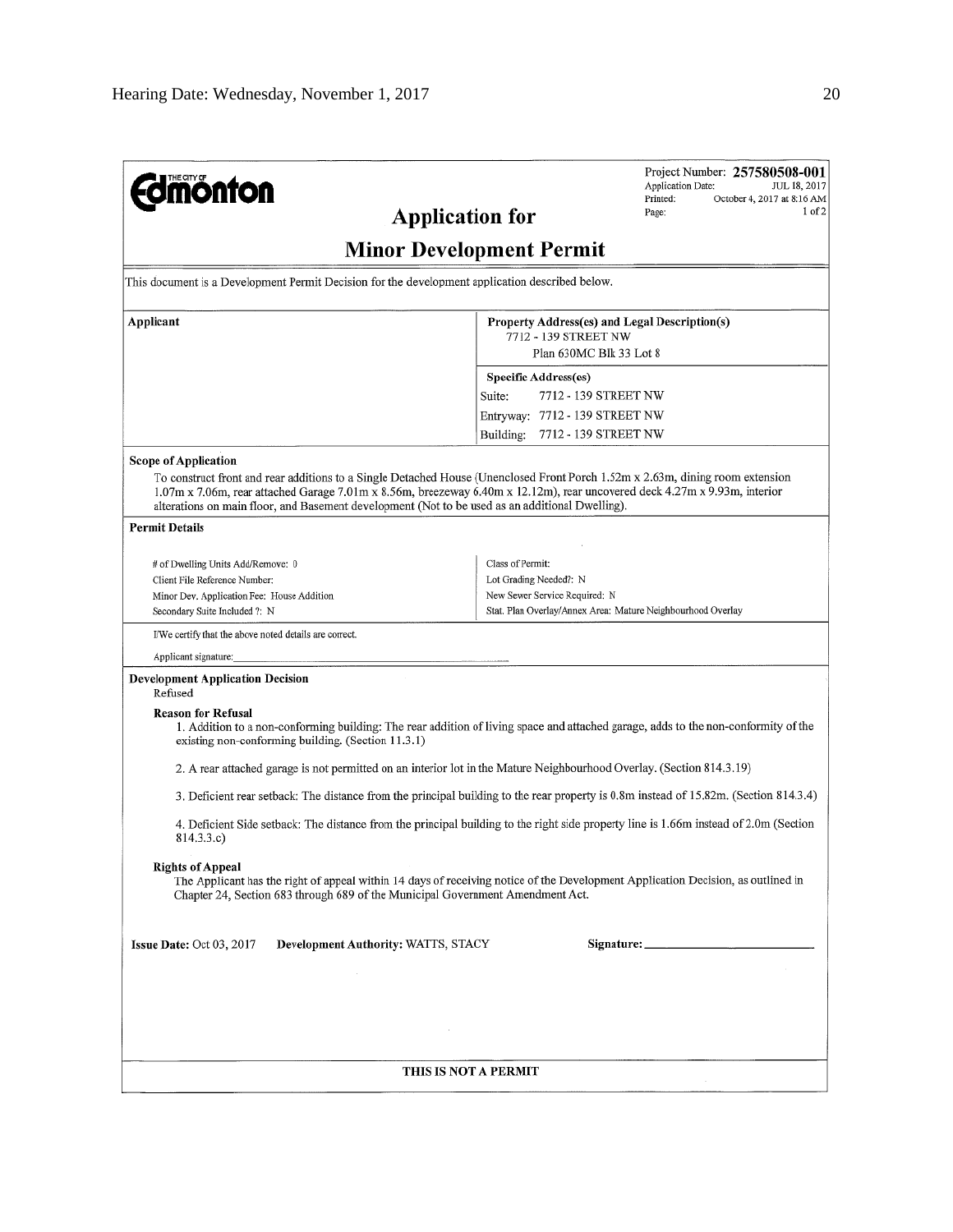| <b>Edmonton</b><br><b>Application for</b>                                      |                                                     |                                            | Project Number: 257580508-001<br>Application Date:<br>JUL 18, 2017<br>Printed:<br>October 4, 2017 at 8:16 AM<br>2 of 2<br>Page: |                           |  |
|--------------------------------------------------------------------------------|-----------------------------------------------------|--------------------------------------------|---------------------------------------------------------------------------------------------------------------------------------|---------------------------|--|
|                                                                                |                                                     | <b>Minor Development Permit</b>            |                                                                                                                                 |                           |  |
|                                                                                |                                                     |                                            |                                                                                                                                 |                           |  |
| Fees<br>Dev. Application Fee<br><b>Total GST Amount:</b><br>Totals for Permit: | <b>Fee Amount</b><br>\$409.00<br>\$0.00<br>\$409.00 | <b>Amount Paid</b><br>\$409.00<br>\$409.00 | Receipt#<br>04299661                                                                                                            | Date Paid<br>Jul 18, 2017 |  |
|                                                                                |                                                     |                                            |                                                                                                                                 |                           |  |
|                                                                                |                                                     |                                            |                                                                                                                                 |                           |  |
|                                                                                |                                                     |                                            |                                                                                                                                 |                           |  |
|                                                                                |                                                     |                                            |                                                                                                                                 |                           |  |
|                                                                                |                                                     |                                            |                                                                                                                                 |                           |  |
|                                                                                |                                                     |                                            |                                                                                                                                 |                           |  |
|                                                                                |                                                     | $\sim$                                     |                                                                                                                                 |                           |  |
|                                                                                |                                                     |                                            |                                                                                                                                 |                           |  |
|                                                                                |                                                     |                                            |                                                                                                                                 |                           |  |
|                                                                                |                                                     | THIS IS NOT A PERMIT                       |                                                                                                                                 |                           |  |